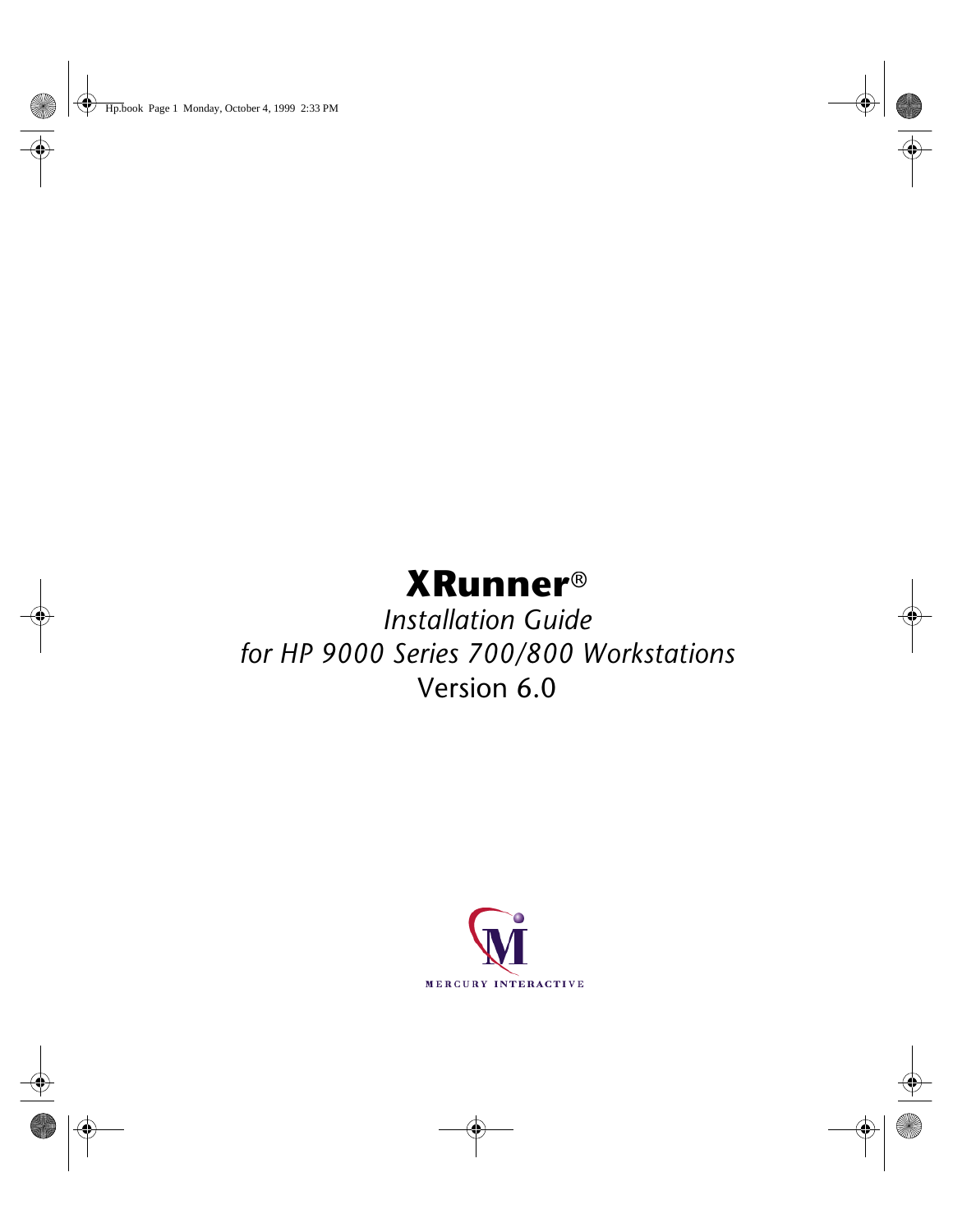Hp.book Page 2 Monday, October 4, 1999 2:33 PM

XRunner Installation Guide

© Copyright 1994 - 1999 by Mercury Interactive Corporation

All rights reserved. All text and figures included in this publication are the exclusive property of Mercury Interactive Corporation, and may not be copied, reproduced, or used in any way without the express permission in writing of Mercury Interactive. Information in this document is subject to change without notice and does not represent a commitment on the part of Mercury Interactive.

Mercury Interactive may have patents or pending patent applications covering subject matter in this document. The furnishing of this document does not give you any license to these patents except as expressly provided in any written license agreement from Mercury Interactive.

WinRunner, XRunner, LoadRunner, TestDirector, TestSuite, and WebTest are registered trademarks of Mercury Interactive Corporation in the United States and/or other countries. Astra, Astra SiteManager, Astra SiteTest, RapidTest, QuickTest, Visual Testing, Action Tracker, Link Doctor, Change Viewer, Dynamic Scan, Fast Scan, and Visual Web Display are trademarks of Mercury Interactive Corporation in the United States and/or other countries.

This document also contains registered trademarks, trademarks and service marks that are owned by their respective companies or organizations. Mercury Interactive Corporation disclaims any responsibility for specifying which marks are owned by which companies or organizations.

If you have any comments or suggestions regarding this document, please send them via e-mail to documentation@mercury.co.il.

Mercury Interactive Corporation 1325 Borregas Avenue Sunnyvale, CA 94089 USA

XRIGHP6.0/01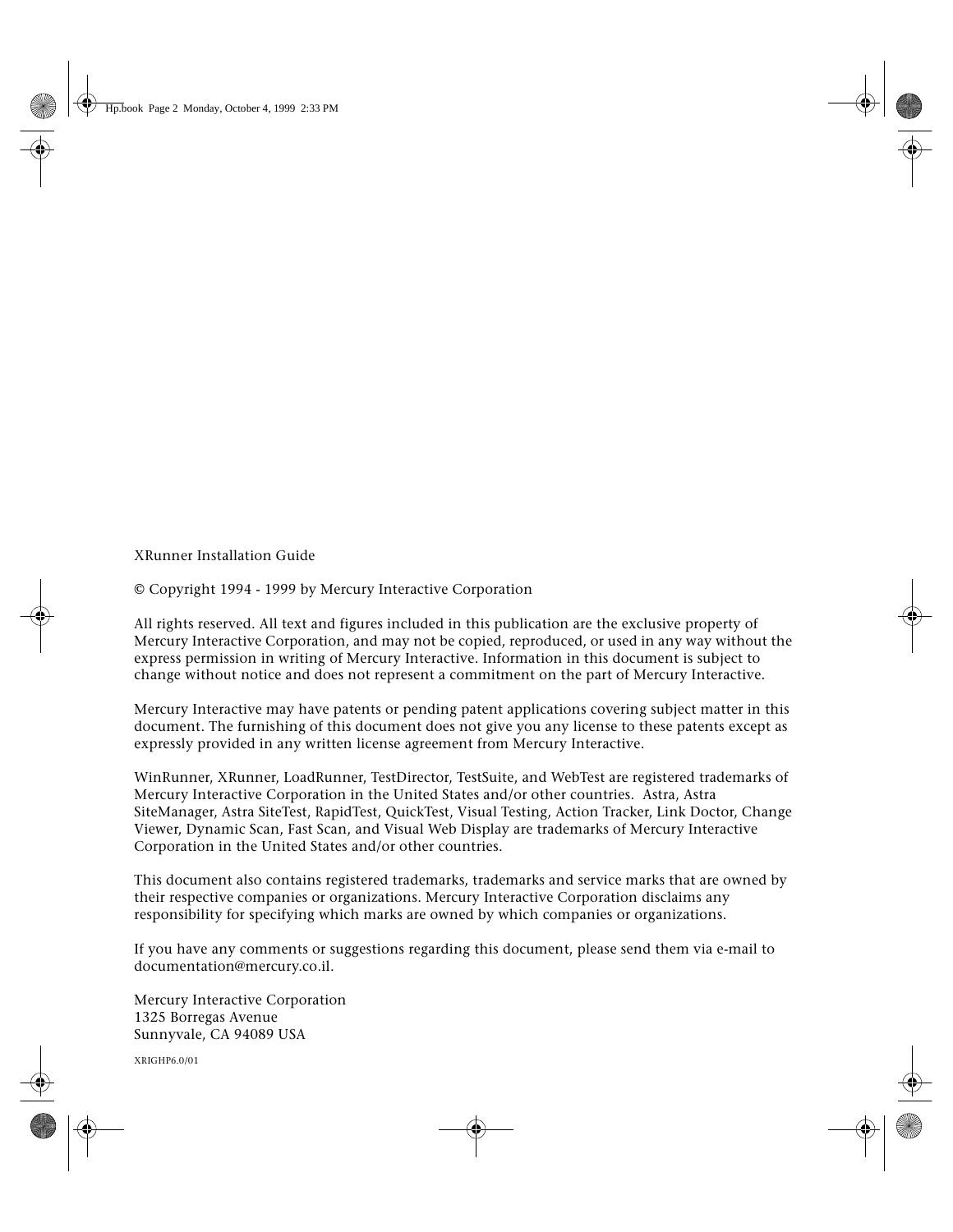$\overline{\bigoplus}$ 

Table of Contents

 $\bigoplus$ 

# **Table of Contents**

| xr_elmadmin-License Manager Administration Program 17<br>xr_elmdecode-License Manager Code and Key Decoder28 |
|--------------------------------------------------------------------------------------------------------------|
|                                                                                                              |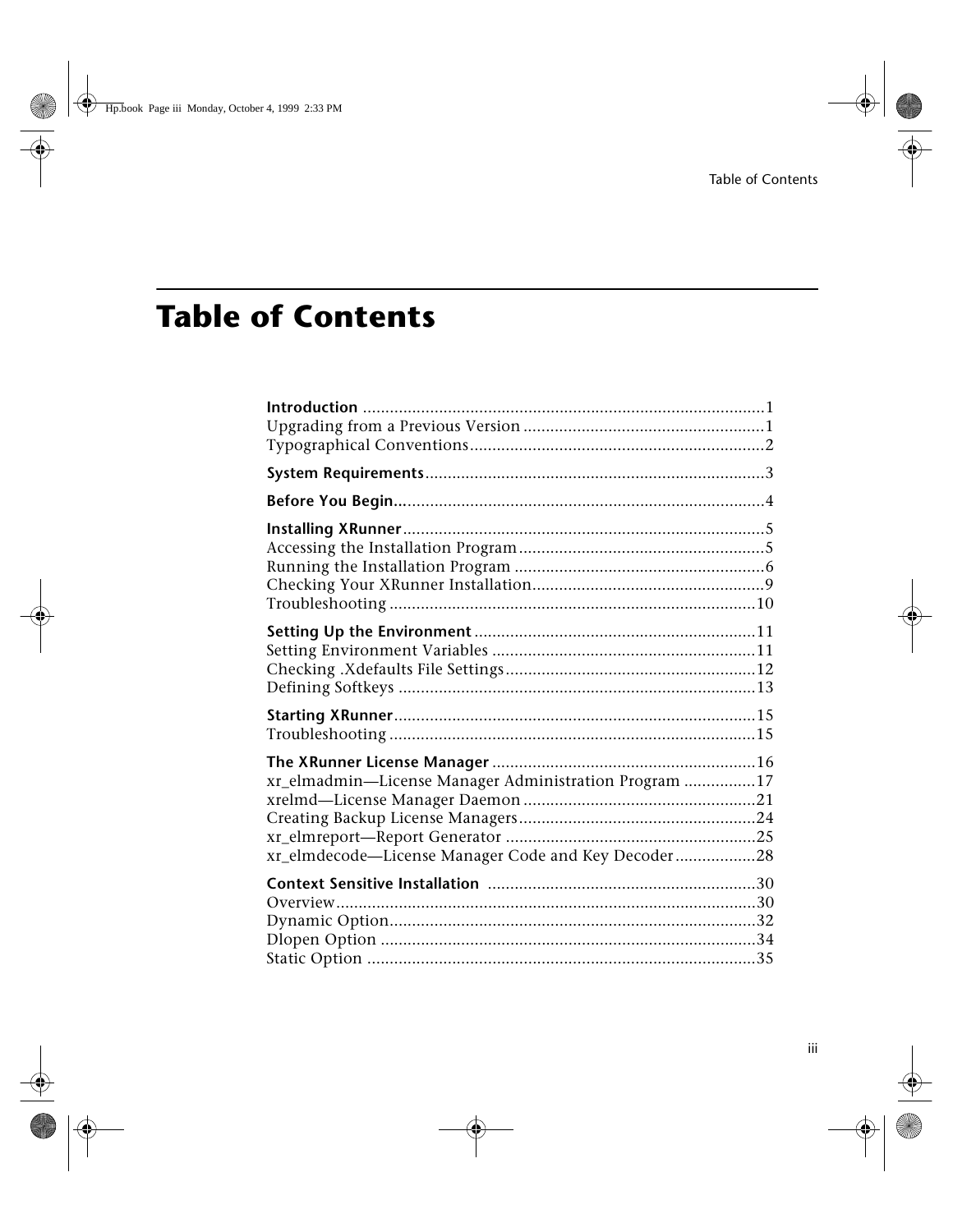Hp.book Page iv Monday, October 4, 1999 2:33 PM

O

 $\frac{1}{\sqrt{2}}$ 

XRunner Installation Guide

 $iv$ 

O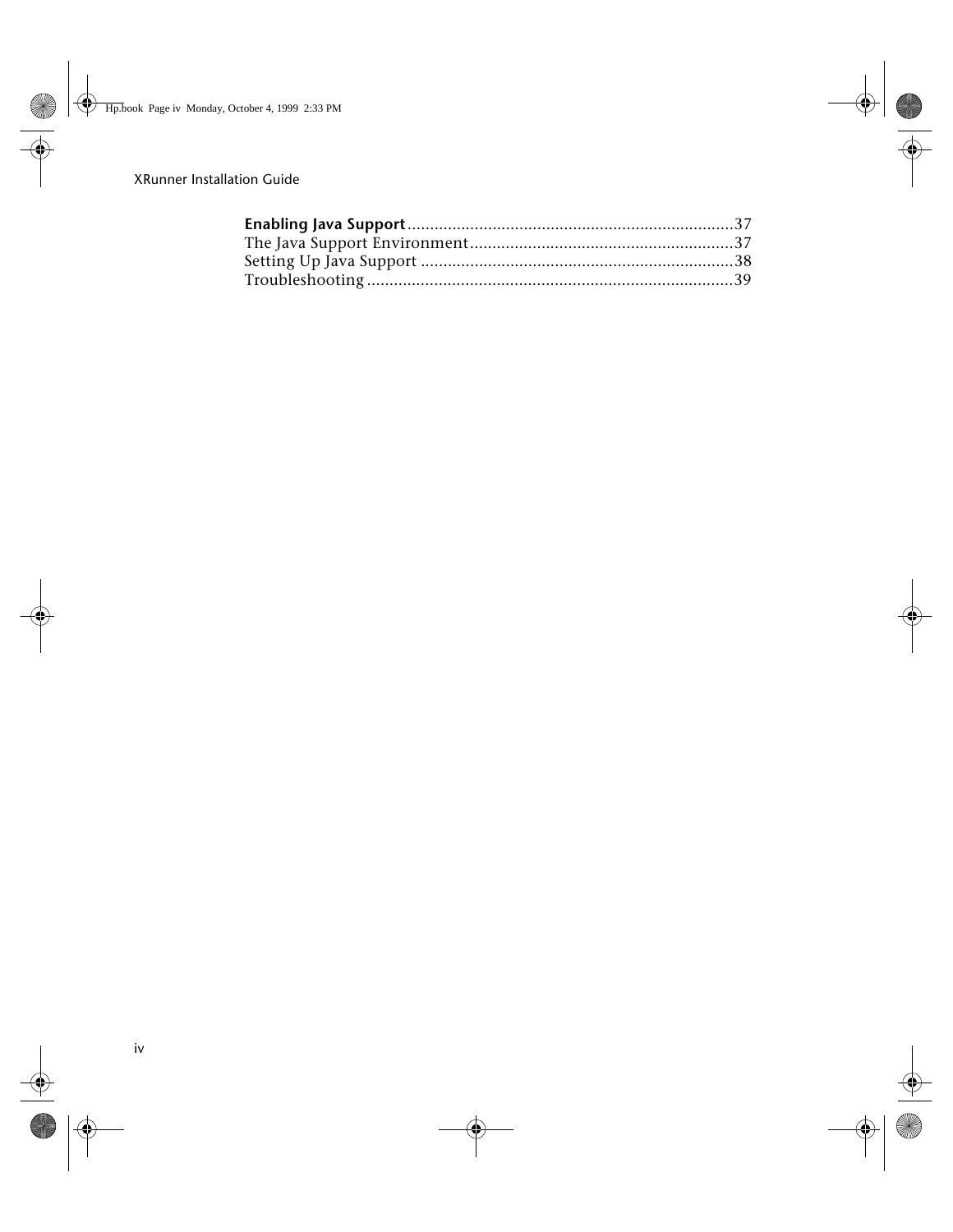$\mathbf{1}$ 

# **Introduction**

This guide covers the installation of XRunner. The first three chapters describe the three main steps of the installation process:

- > Downloading XRunner from the installation tape or CD-ROM
- $\blacktriangleright$  Setting up the environment
- $\blacktriangleright$  Invoking XRunner

At the end of each chapter you will find a troubleshooting section that provides solutions to problems you might encounter.

Depending on your application and the type of license you purchased, you might also find useful information in one of the appendixes which cover the following topics:

- > The XRunner license manager
- > Context Sensitive Installation

For information on configuring your keyboard, refer to the XRunner User's Guide.

Once you have completed installation, refer to the additional documentation for details on working with XRunner.

## **Upgrading from a Previous Version**

The installation program automatically scans your environment to detect an existing installation of XRunner. If the environment parameter M\_ROOT is defined, it is assumed to point to the root of the XRunner installation tree. Unless you specify otherwise, XRinstall will overwrite the current installation with the contents of the new release, except for the checklists and fonts and filters libraries.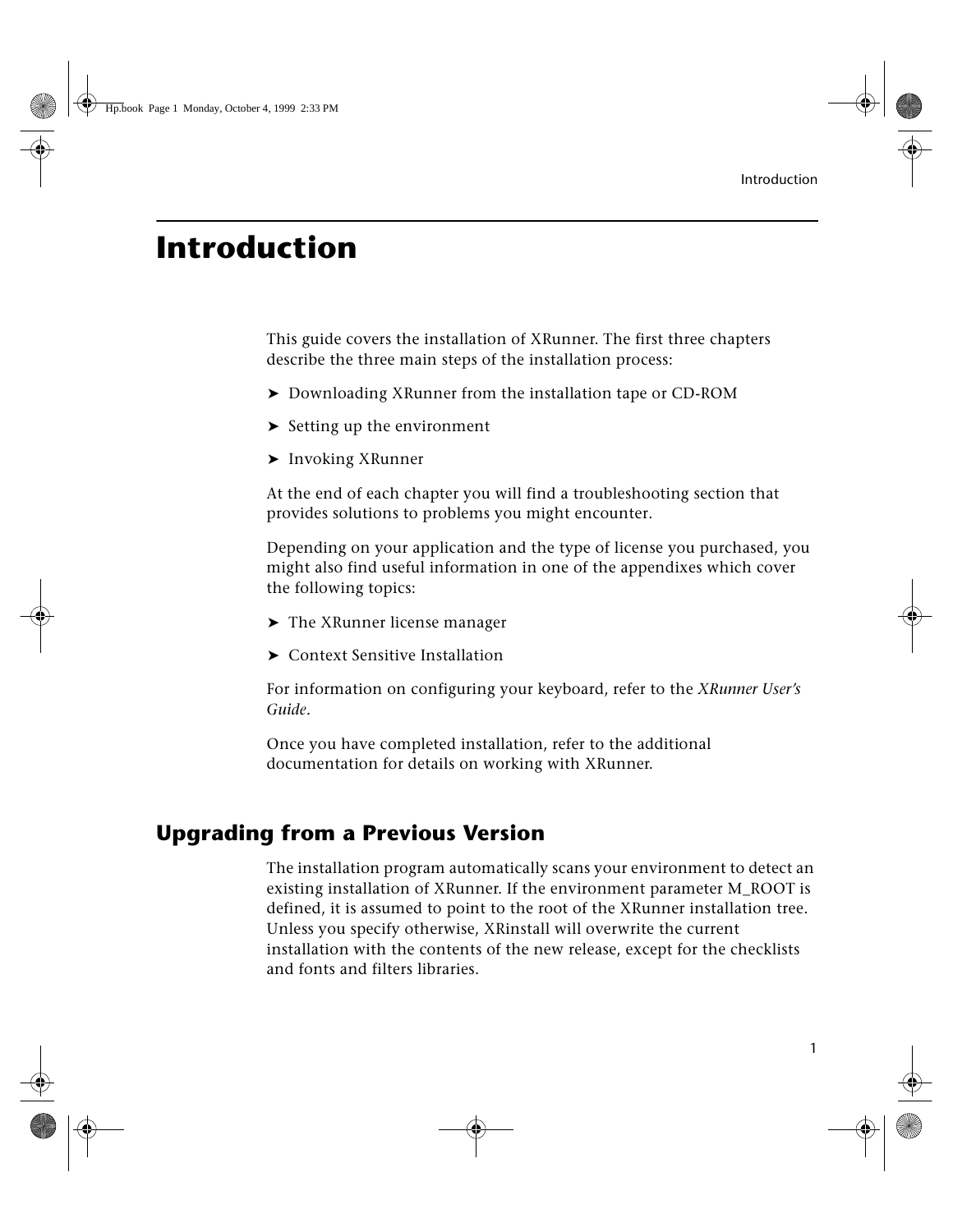Hp.book Page 2 Monday, October 4, 1999 2:33 PM

XRunner Installation Guide

After installing a new version of XRunner, be sure to kill any previously running mc\_svc processes, to make sure the new process from the new version will now run.

 $\begin{picture}(120,110) \put(150,110){\line(1,0){100}} \put(150,110){\line(1,0){100}} \put(150,110){\line(1,0){100}} \put(150,110){\line(1,0){100}} \put(150,110){\line(1,0){100}} \put(150,110){\line(1,0){100}} \put(150,110){\line(1,0){100}} \put(150,110){\line(1,0){100}} \put(150,110){\line(1,0){100}} \put(150,11$ 

# **Typographical Conventions**

This guide uses the following typographical conventions:

| <b>Bold</b>    | <b>Bold</b> text indicates function names and the elements<br>of the functions that are to be typed in literally.                                                                                                      |
|----------------|------------------------------------------------------------------------------------------------------------------------------------------------------------------------------------------------------------------------|
| <i>Italics</i> | <i>Italic</i> text indicates variable names.                                                                                                                                                                           |
| Helvetica      | The Helvetica font is used for examples and statements<br>that are to be typed in literally.                                                                                                                           |
| $\Box$         | Square brackets enclose optional parameters.                                                                                                                                                                           |
| $\{\}$         | Curly brackets indicate that one of the enclosed values<br>must be assigned to the current parameter.                                                                                                                  |
|                | In a line of syntax, three dots indicate that more items<br>of the same format may be included. In a program<br>example, three dots are used to indicate lines of a pro-<br>gram that have been intentionally omitted. |
|                | A vertical bar indicates that either of the two options<br>separated by the bar should be selected                                                                                                                     |

 $\overline{2}$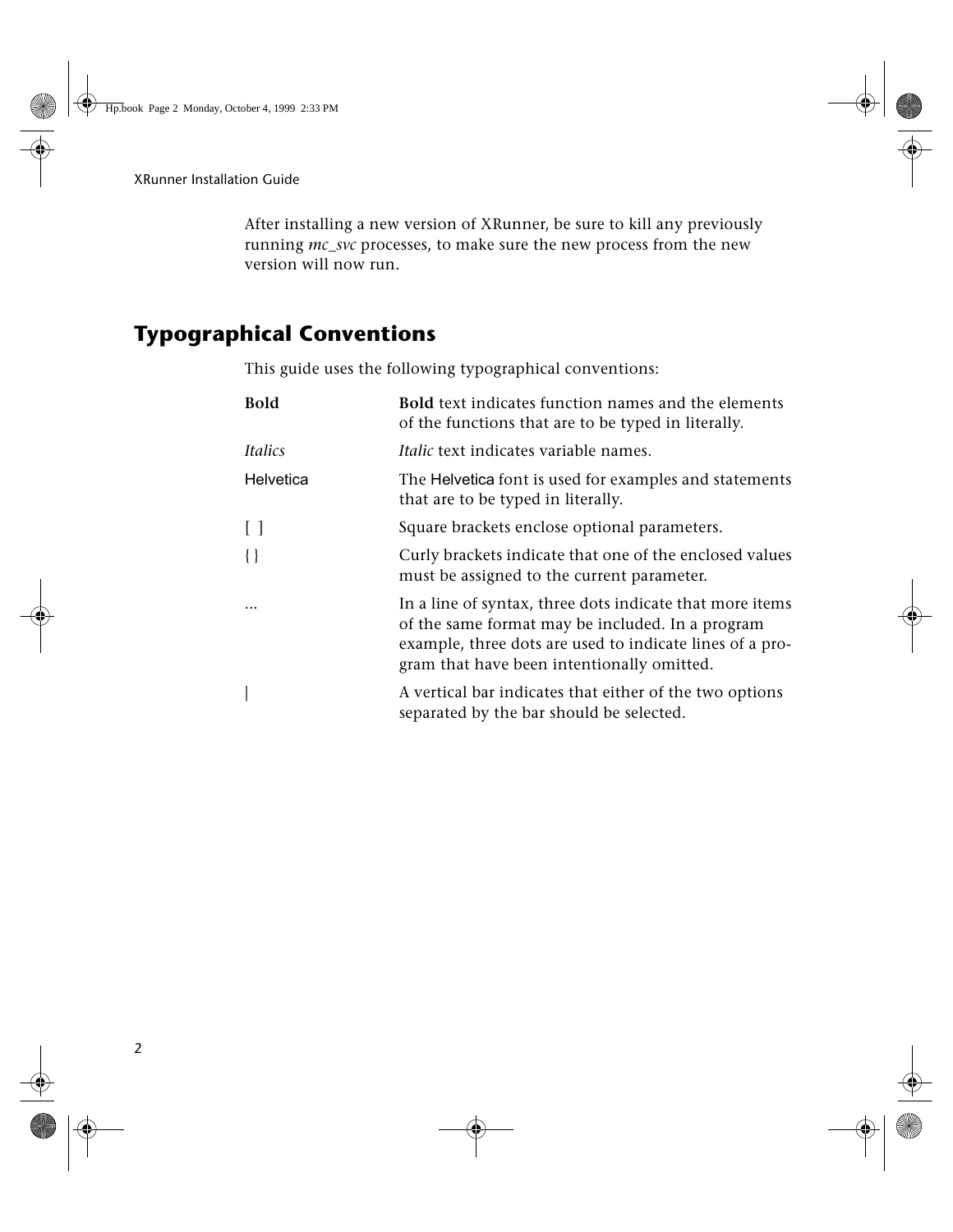$\overline{\bigoplus}$ 

**DESCRIPTION** 

System Requirements

 $\bigoplus$ 

# **System Requirements**

| <b>Operating System</b>  | HP 9000 series 700 and 800 workstations, running<br>HP-UX 10.20 or higher, and HP X-Terminals. |
|--------------------------|------------------------------------------------------------------------------------------------|
| X servers                | HP X server using the XTestExtension1 extension.                                               |
| Memory                   | 16 megabytes (minimum) with 60 megabytes swap<br>space (recommended)                           |
| <b>Disk Requirements</b> | 85 megabytes                                                                                   |
|                          | Additional 5 megabytes per test (recommended)                                                  |
| <b>Window Managers</b>   | mwm or vuewm window managers or any ICCCM<br>standard window manager.                          |
| Media                    | 4 mm DAT tape or ISO-9660 CD-ROM.                                                              |

 $\overline{\mathbf{3}}$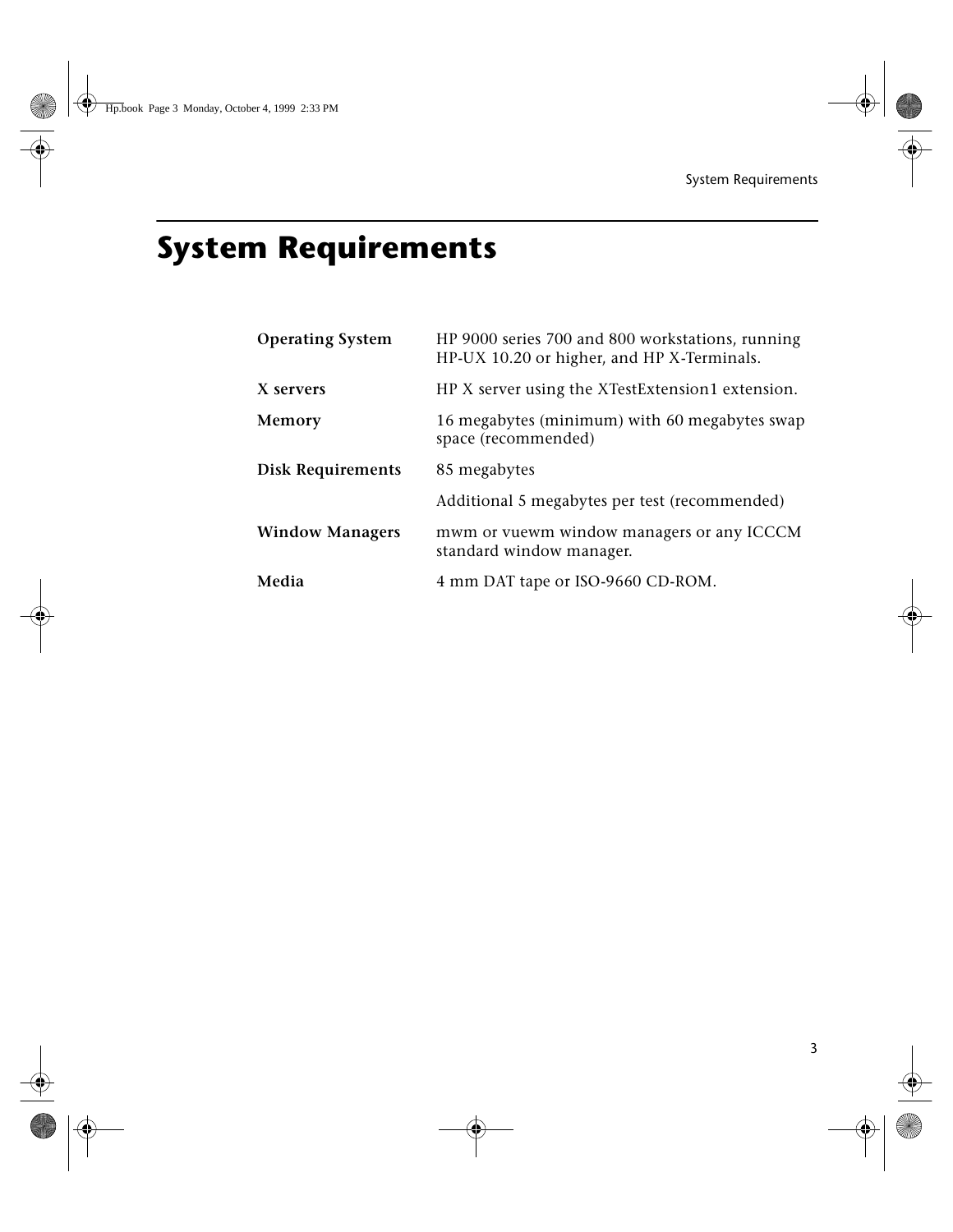Before You Begin...

# **Before You Begin...**

To ensure a smooth installation, it is recommended that you perform the following before you start installing XRunner.

- ▶ Verify that an appropriate tape drive or CD-ROM drive is attached to your local machine or to a remote machine on your network.
- lacktriangleright Find out which device driver is available for use with this drive. The device driver is usually located in the /dev directory of the machine to which the tape or CD-ROM drive is attached. Consult your system administrator for the name of your device.
- > Make sure that there is sufficient storage space in the disk partition where you intend to install XRunner. Refer to the System Requirements section.
- Determine which host machine connected to your network is to be used to install the XRunner license manager and licenses purchased for your site. Note that the license manager may not be installed on a machine which is named localhost or loghost. In addition, the internet address of the host on which the license manager is installed may not be 127.0.0.1.
- In order to be able to install the XRunner License Manager, you should login as root, so that you will have write permission for the system startup file or directory.
- Insert the Installation tape in the tape drive or the CD-ROM in the CD-ROM drive.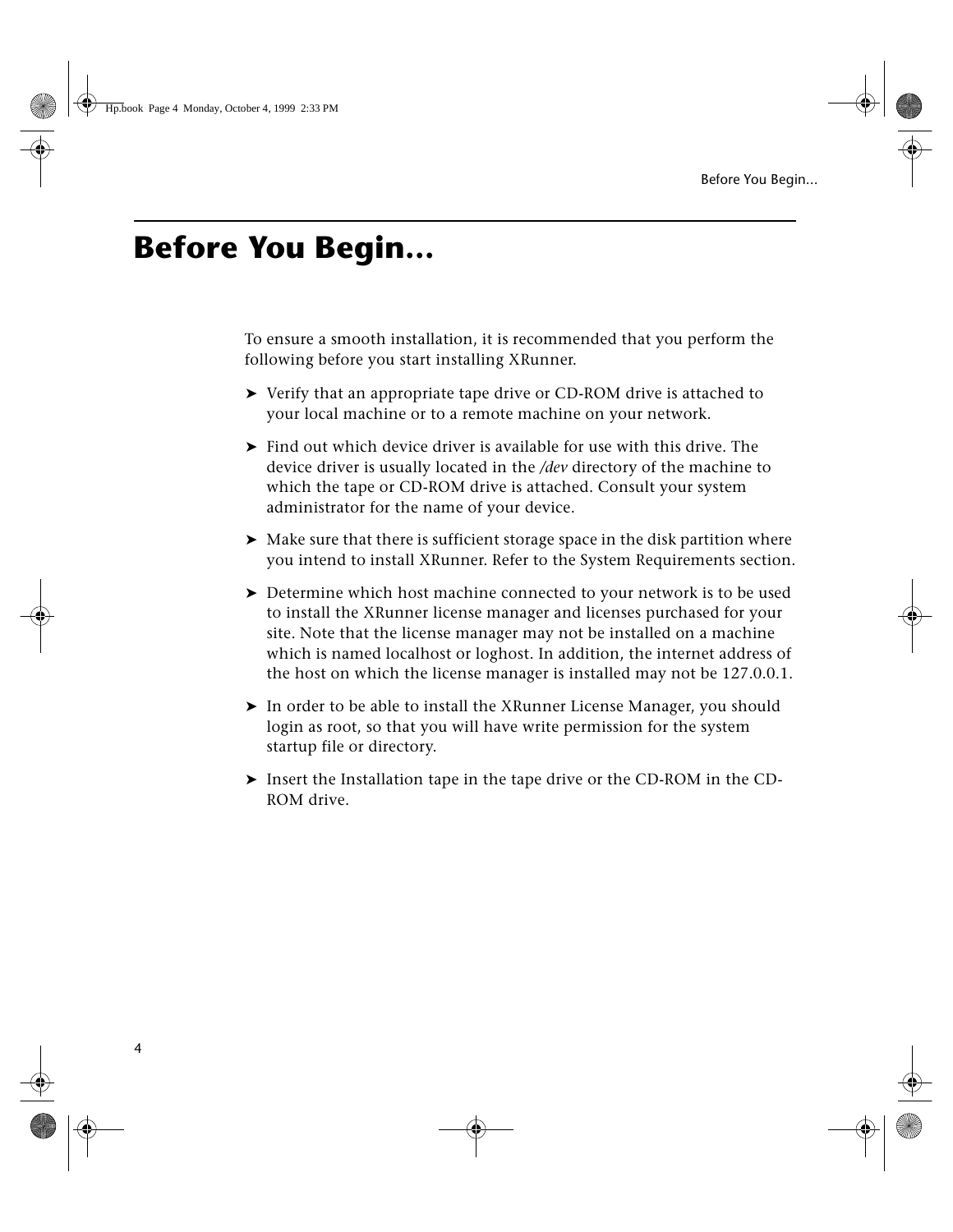# **Installing XRunner**

To install XRunner, you need to access the installation program from the tape or CD-ROM, and then run the program. This section includes a description of the xr\_verify troubleshooting utility.

## **Accessing the Installation Program**

XRunner is installed using the tape or CD-ROM provided with the XRunner distribution package.

- To install XRunner from a tape, you must first download the installation program (install.xr) onto disk, and then run this program.
- To install XRunner from the CD-ROM, run the installation program, install.xr, directly from the CD-ROM.

### Downloading the Installation Program from a Tape

Below, an example is used to illustrate how to download the installation program. This example assumes that the tape drive is attached to a host named elco, and that the device name rst0 is to be used. (Note that the device name will vary, depending on your platform.)

**1** Login to the host.

Login to the host. (If the tape drive is located on a remote machine—not the one you are logged on to—then rlogin to the remote machine.)

2 Change directory.

Change the current working directory to the one where you want to store the install.xr program. For example, if you want to place install.xr under the /tools/QA directory, type: cd /tools/QA.

3 Download install.xr.

Download install.xr from the distribution tape, by entering the command: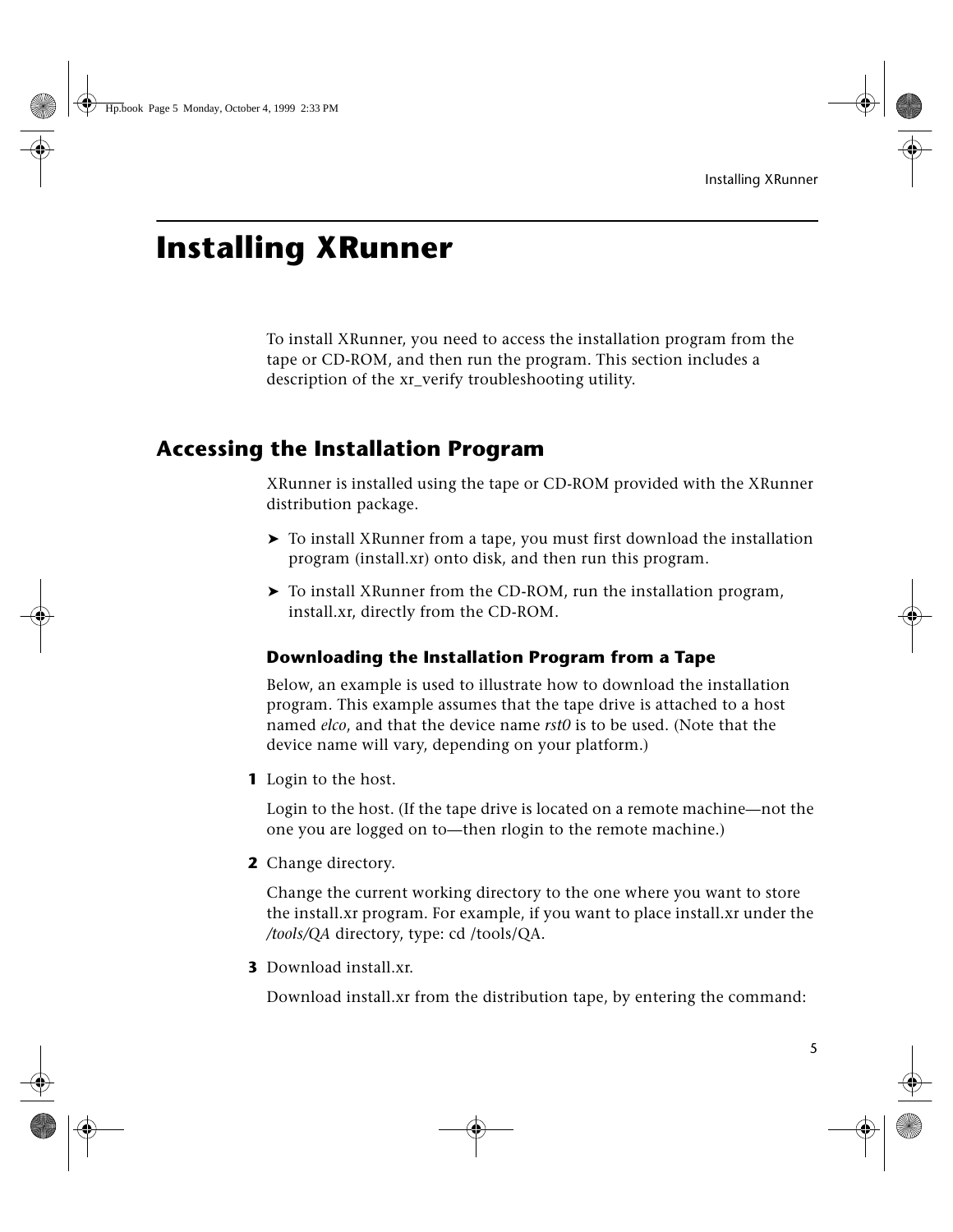Hp.book Page 6 Monday, October 4, 1999 2:33 PM

XRunner Installation Guide

tar xvf tape device

For example, if you are using the device rst0, then type:

tar xvf /dev/rst0

A file named install.xr should now exist.

If you logged in to a remote machine in step 1, enter at the system prompt the command:

exit

# **Running the Installation Program**

The installation program is called install.xr.

### **Starting install.xr**

If you downloaded the program from a tape, start install.xr by entering the command below.

install.xr [-v] [-log]

If you are running from a CD-ROM drive, type:

<cdrom dir>/install.xr [-v] [-log]

It is recommended that you use the -v or -log option while running the installation program. The  $-v$  option (verbose mode) provides additional information during installation about the operations being performed. The *log* option creates a log of the current installation session, including all install.xr screens and user responses. This information may be helpful later in identifying difficulties with installation.

If you need any additional information about the command line options available with install.xr, run one of the following help utilities:

 $\blacktriangleright$  If you downloaded the program from a tape, type:

install.xr -help

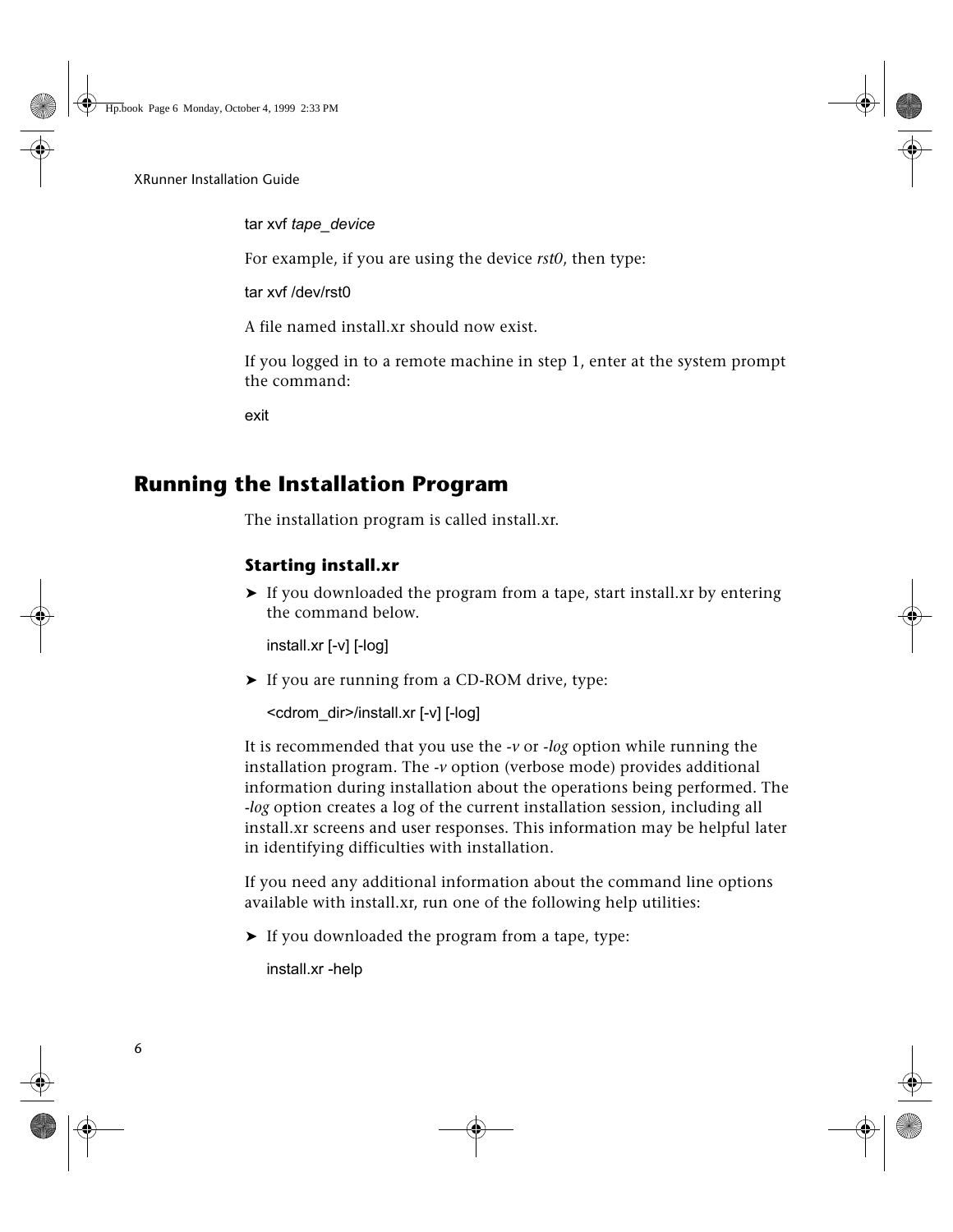**Installing XRunner** 

 $\overline{7}$ 

If you are running from the CD-ROM, type:

<cdrom\_dir>/install.xr -help

Once the installation program is invoked, the main menu is displayed.

### **Installing XRunner**

To perform a complete installation of XRunner, select Option 6 from the installation menu. Note, however, that you can also choose to run specific stages of the installation process separately. For example, you may download the XRunner files from the distribution media in one session, and then install the license manager and licenses in a later session.

1 Define the XRunner installation directory.

If you want the XRunner files to be downloaded to a directory other than the one you specified earlier (when you downloaded install.xr), enter the new directory. Otherwise, press Enter.

2 View/modify the media setting.

This is a confirmation step, to ensure that the specified directory and device name are correct, and that you have sufficient disk space.

If you are downloading from a CD-ROM:

Choose yes to the question, "Are you installing from a CD-ROM?"

In order to download XRunner from the CD-ROM, you must specify the location and the device drive of your media. The current settings are those you entered earlier, when you downloaded install.xr. Note that the CD-ROM settings vary, depending on your platform.

If you are downloading from a tape:

Choose no to the question, "Are you installing from a CD-ROM?"

In order to download XRunner from the tape, you must specify the location and the device drive of your media. The current settings are those you entered earlier, when you downloaded install.xr. Note that the tape settings vary, depending on your platform.

Press ENTER when the correct settings are displayed.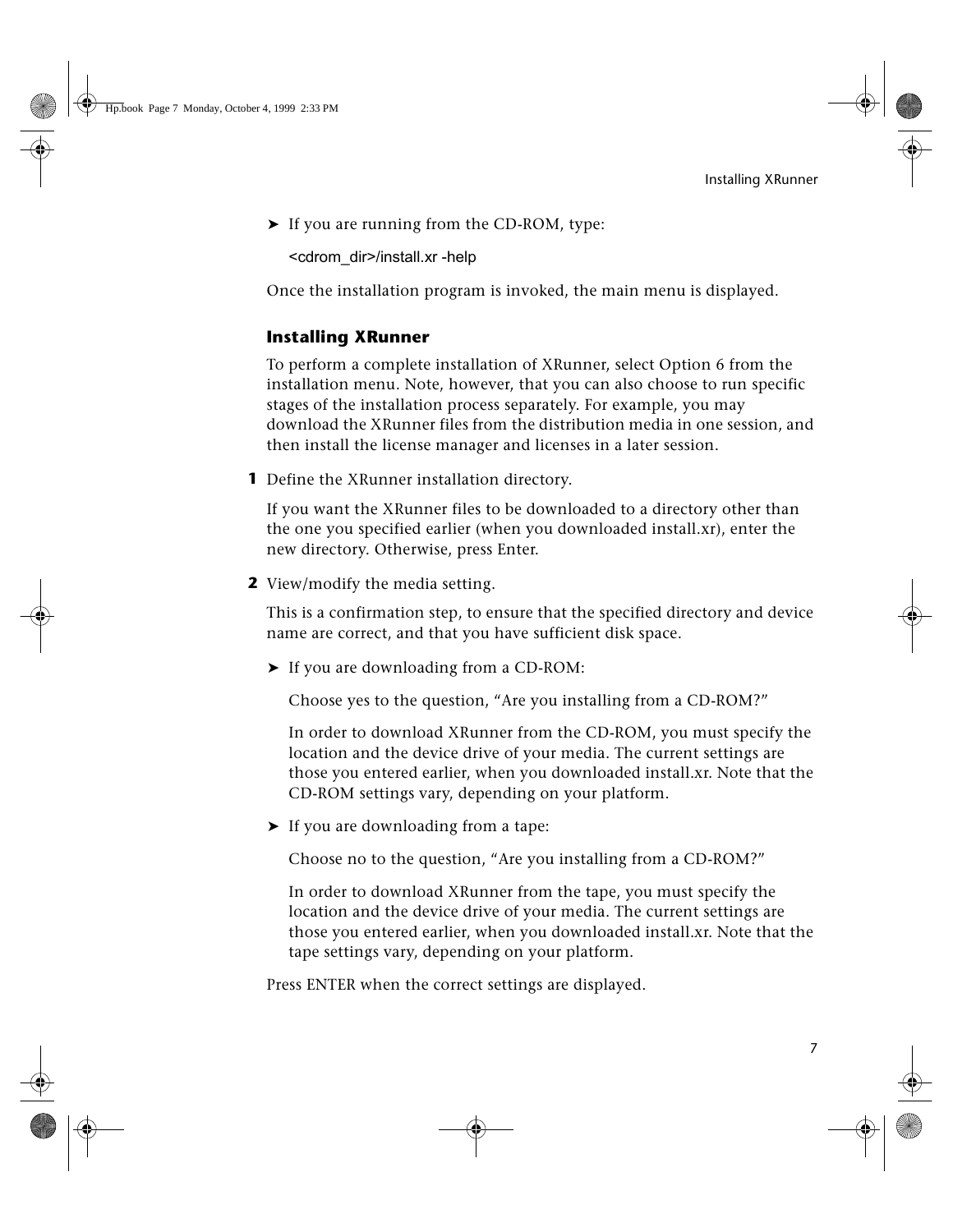#### XRunner Installation Guide

3 Load XRunner from the tape or CD-ROM.

Choose "yes" to the question "OK to download XRunner?" and press ENTER. The downloading of XRunner files will begin; this process will take several minutes.

Enter the serial number when prompted. This number is listed on your installation tape.

The installation program notifies you that XRunner has been successfully downloaded.

Note: If at the end of the downloading process you receive a message notifying you that "A mismatch was found between the expected directory structure and the one downloaded from tape," do not continue the installation process. You will not be able to complete the installation properly.

In such a case, quit the installation and examine the *install.xr.diff.tmp* file (in the installation directory) that lists the differences. If you cannot detect the reason for the mismatch, see the section, "xr\_verify" at the end of this chapter.

4 Install the XRunner license manager.

Confirm the default startup file, and the directory in which the license manager will be installed. Note that the startup file is different for each platform.

5 Install a new license.

The install xr program provides you with a server code identifying the machine that it is running on. This is also the machine on which the license manager will run. Make note of this code, as well as your XRunner serial number, and call Mercury Interactive to receive your license key.

Select the license type to be installed.

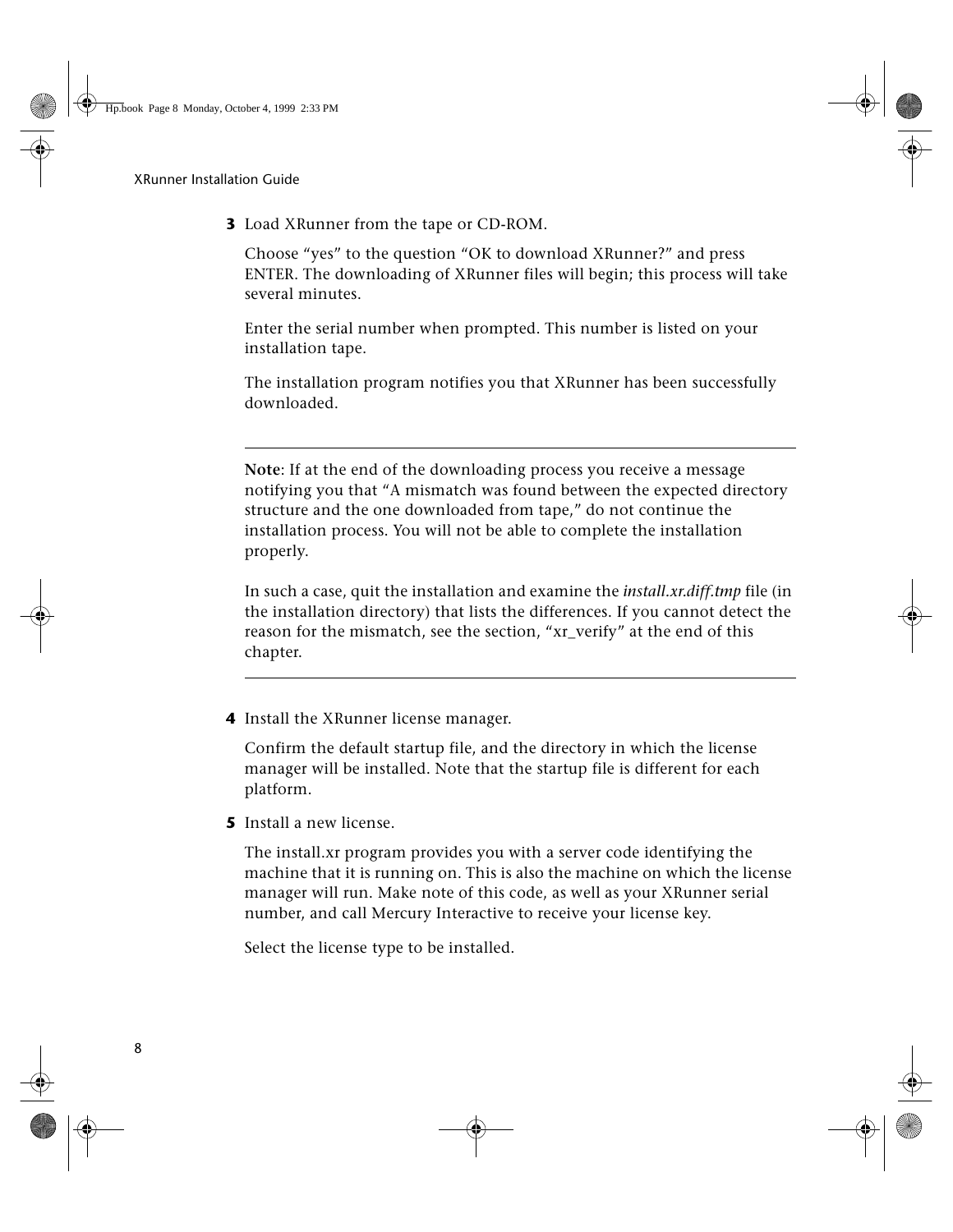Installing XRunner

9

Several types of licenses are available. Each license type must be installed separately. After installing your licenses, select quit. This will return you to the main installation menu. Select quit.

6 Run a full XRunner Installation.

Choose the Full XRunner Installation option to perform the first five steps listed in the menu.

7 Obtain additional information.

Select Mercury support to display the contact details of your closest Mercury Interactive sales and support office. Select Check Support for Your Server to clarify XRunner support for your server.

Note: Before you can start working, you must configure the XRunner environment. This is described in detail in the next chapter, "Setting Up the Environment." It is also recommended that you consult the Product Release Notes.

## **Checking Your XRunner Installation**

The XRunner installation program includes xr\_verify, a self-help installation utility, located in the /bin subdirectory of your installation directory. If you experience difficulties with the XRunner installation, you may access xr\_verify by entering the following command at the prompt:

xr\_verify -h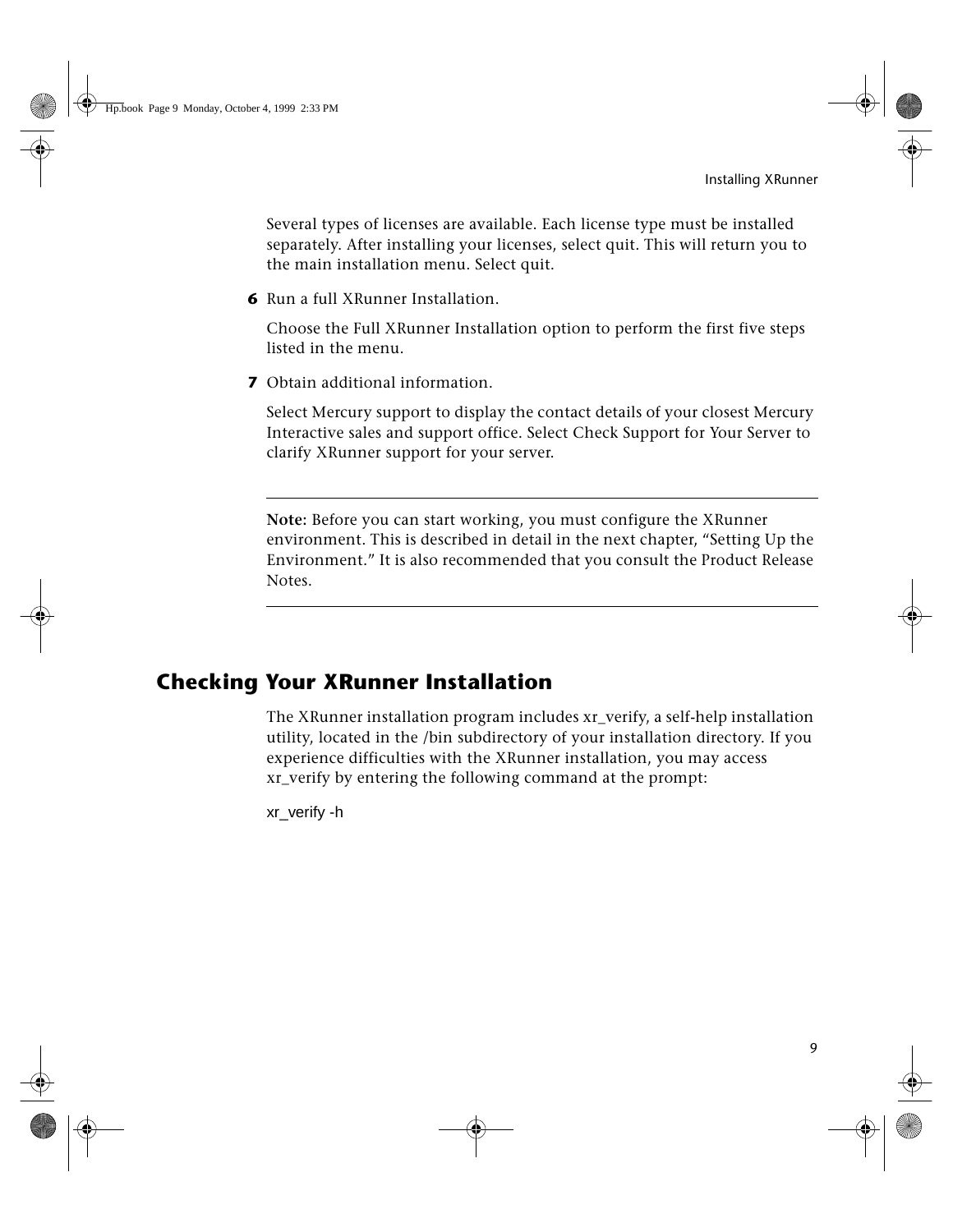**XRunner Installation Guide** 

## **Troubleshooting**

The following paragraphs describe some common problems that may arise during installation:

## Various problems occur when downloading XRunner from a tape located on a remote machine.

Such problems are almost always related to UNIX permissions. Note carefully the error message printed by install.xr. Make sure that you are a "trusted user" on the remote machine, and that the machine you are running on is a "trusted host." If you are working as a superuser, verify that you can execute a remote command as root.

In addition, make sure that your shell startup files do not cause anything to be printed when you open a new shell. Otherwise, you will encounter problems during installation, if the output from the new shell gets mixed in with the output of the dd command applied remotely by XRunner. (The result will be probably be a "directory checksum" error.)

## A mismatch is found between the expected XRunner directory structure and the actual files downloaded from tape.

Check that you have enough disk space.

## When you try to check whether your X Server is supported (option 8 in the installation menu), the program does not detect the X Server.

The DISPLAY environment variable is probably undefined. You may safely ignore the message and continue with the installation. This may also happen if the xdpyinfo program cannot be found in your path.

## The process of downloading the files from the installation tape fails.

First check that your device driver is compatible with the installation tape. See your system administrator for assistance.

If the device driver is appropriate, the block factor of your device may be different from the one on which the tape was created. For further assistance, see the section, "Checking Your XRunner Installation."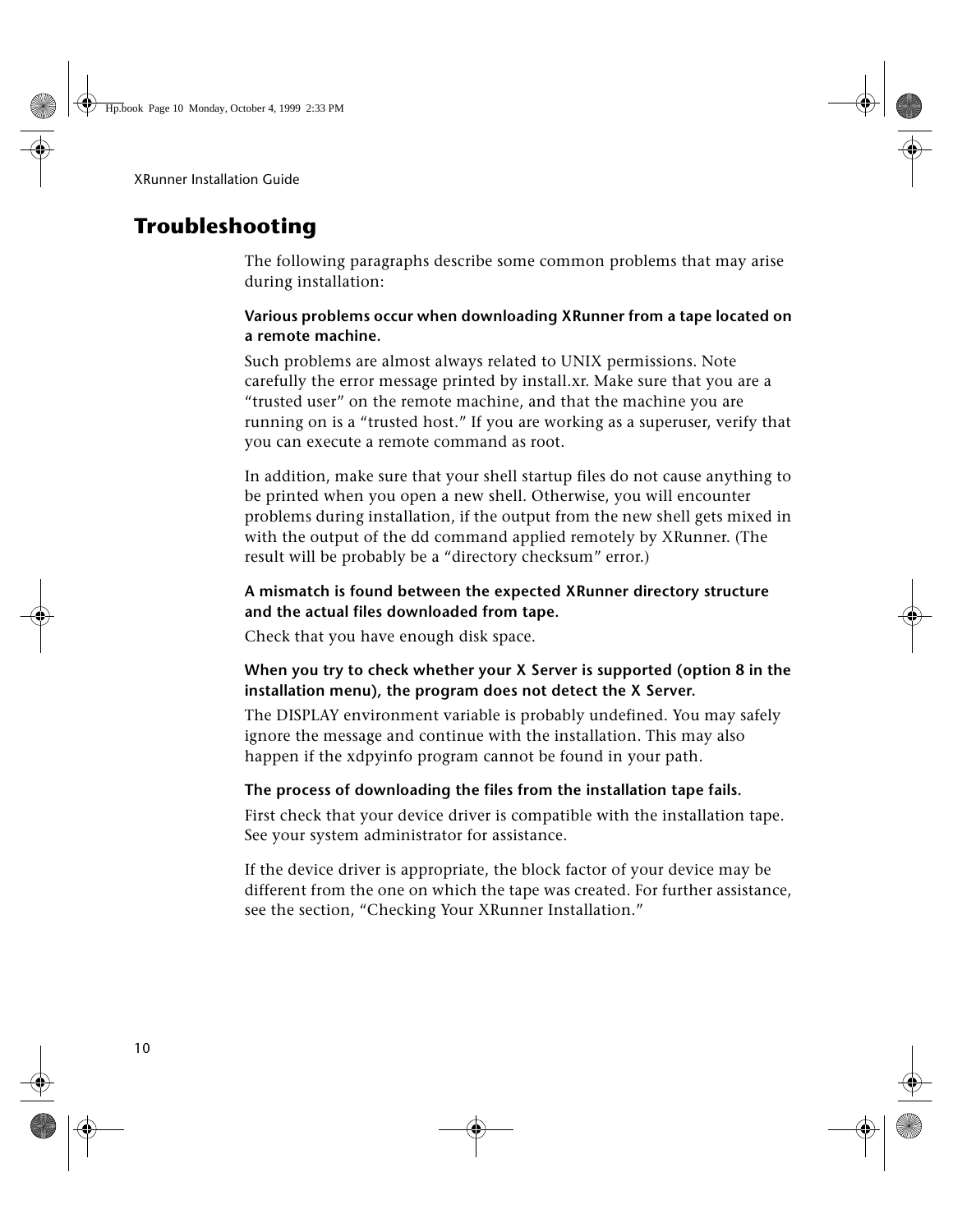Setting Up the Environment

# **Setting Up the Environment**

This chapter describes the environment configuration you must complete before you can invoke XRunner.

Note: If your XRunner package includes a Context Sensitive license, you must perform additional steps to prepare your application for Context Sensitive Testing. Once you complete the steps described in this chapter, refer to the appendix "Context Sensitive Installation" at the end of this installation guide.

# **Setting Environment Variables**

Open the window shell from which you intend to invoke XRunner. Define the environment variables for this shell as described below. You can also define the variables in a global location such as .cshrc.

The environment variable M\_ROOT points to the XRunner installation directory. For example, if XRunner is installed in the directory /tools/QA, then you should enter the following at the command line:

setenv M ROOT /tools/QA

► The XRunner binaries directory is specified by your path. This is the bin directory under M\_ROOT. You should add \$M\_ROOT/bin to your path by entering:

set path =  $($M_ROOT/bin$  \$path)

The environment variable MERCURY\_ELMHOST is set to the name of the machine on which the XRunner license manager is installed. For example, if the license manager was installed on the machine named venus, set MERCURY ELMHOST to venus. Note that the MERCURY ELMHOST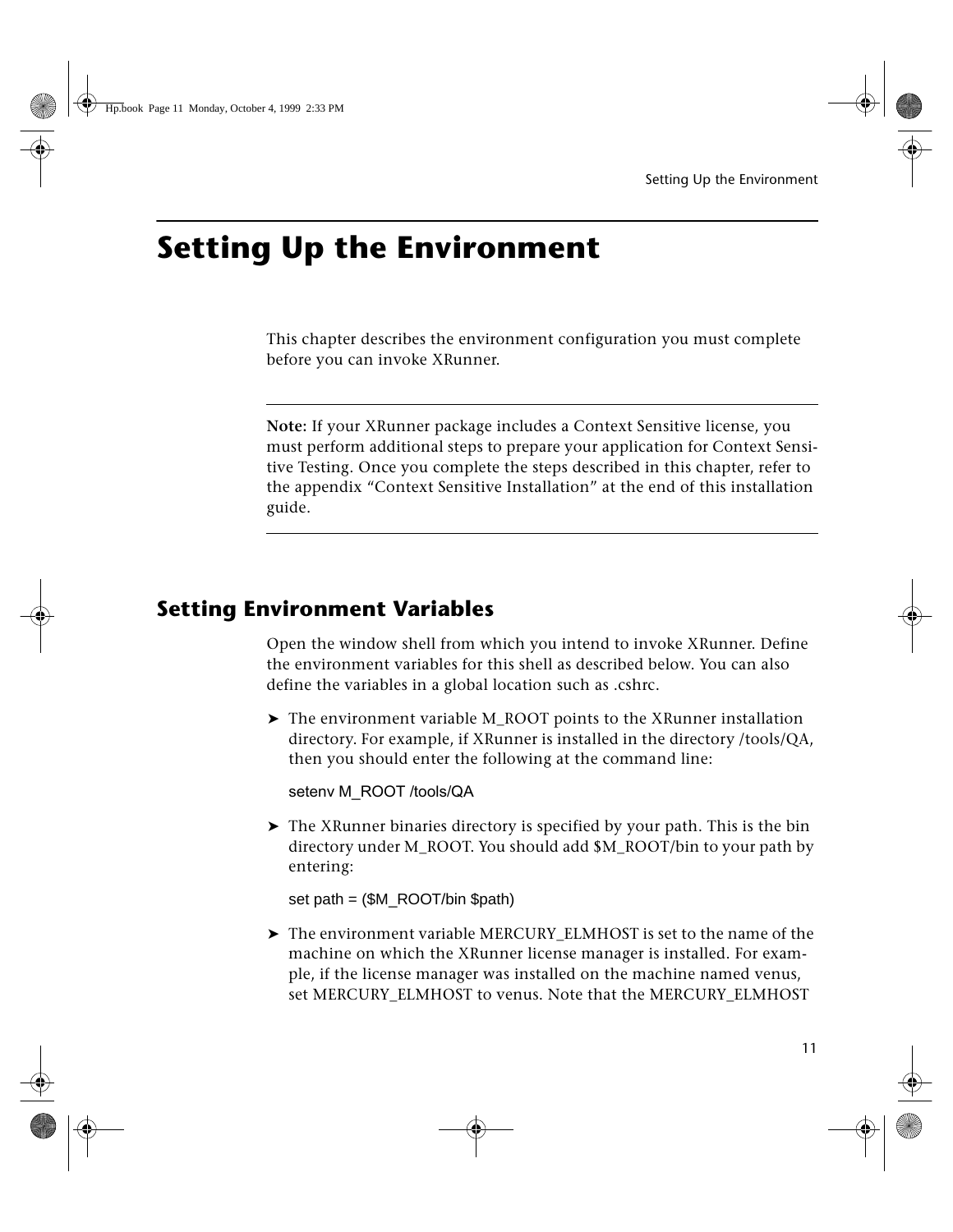XRunner Installation Guide

environment variable is only required for large networks. In most cases, XRunner will be able to automatically locate its license manager using network broadcasts.

## **Checking . Xdefaults File Settings**

Check the .*Xdefaults* file for the following recommended settings. If they do not exist, add them to the file. These settings should be entered in the .Xdefaults file in the home directory of each XRunner user, or in the systemwide app-defaults or .Xdefaults file.

#### Mwm\*doubleClickTime: 800

It is recommended that multiple click timeout (used for double-clicks) be set to no less than 0.8 seconds, to ensure reliable replay under different workloads.

#### Mwm\*interactivePlacement: False

Setting interactive placement to False reduces the number of TSL statements generated when opening new windows.

#### Mwm\*clientAutoPlace: False

Setting auto-place to False causes pop-up windows to come up in the same location each time. If this parameter is set to *True*, pop-up windows will appear in different locations, and XRunner will have to move these windows to their correct location. As a result, test execution time will be somewhat longer.

In addition, for monochrome X displays, add the following setting:

xrunner\*topShadowColor:black

After performing the necessary changes, enter the command:

xrdb ~/.Xdefaults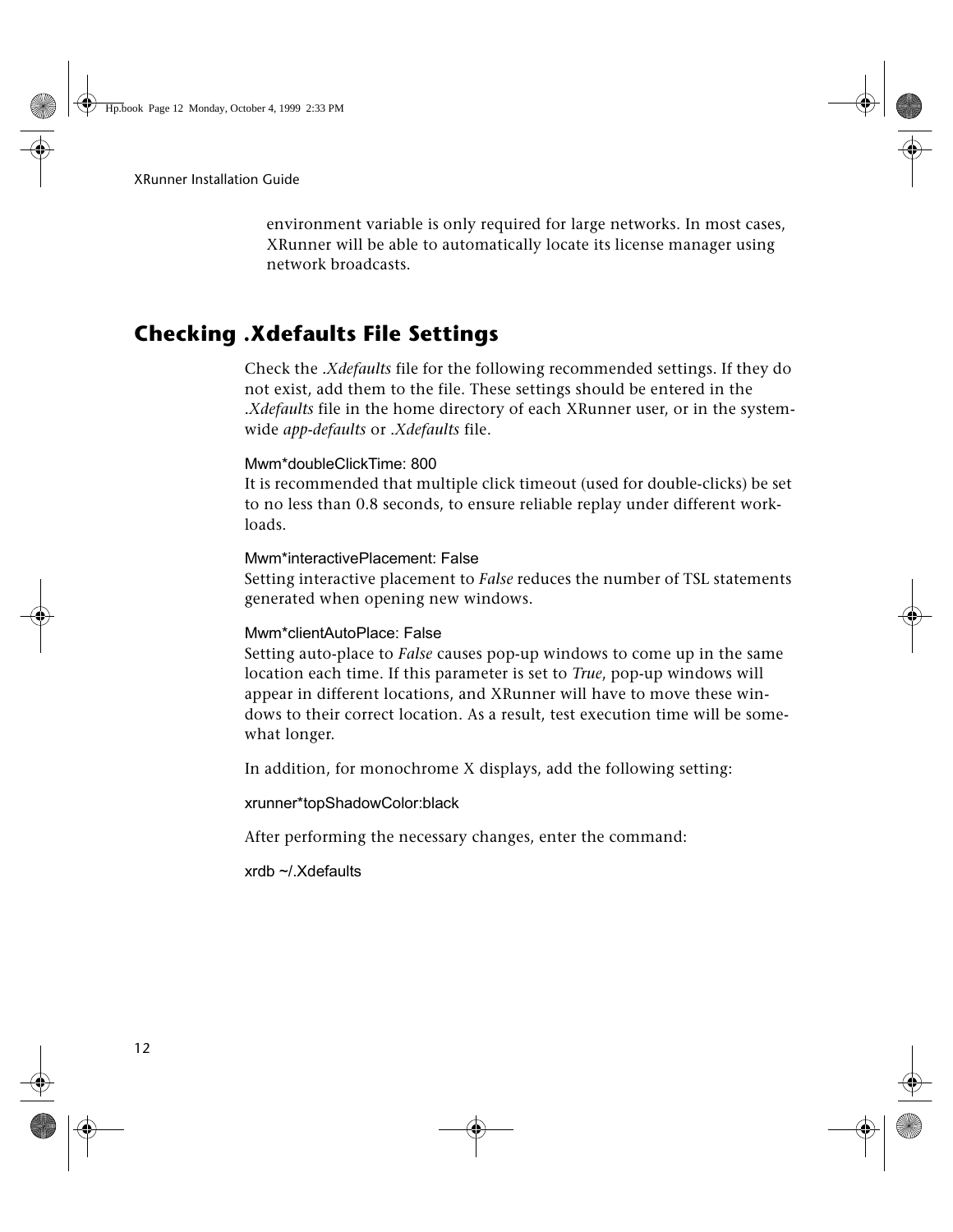Setting Up the Environment

# **Defining Softkeys**

XRunner uses softkeys to invoke different commands. These command softkey assignments are configurable. You can find a table of the default bindings below. Using this table, check whether any of XRunner's default softkey bindings interfere with a softkey your application uses. If so, reconfigure the command to another softkey, using the system parameters listed in the table.

For example, assume the CHECK WINDOW function is bound to the F2 key on your keyboard and that this interferes with a function used already by your application.

To change the default binding of the check window function, edit the xrunner.cfg file and locate the following line:

XR SOFT CHECK WINDOW = F2

Change F2 to the name of another key which is unlikely to interfere with other applications. For example:

XR SOFT CHECK WINDOW = F12

Once you have XRunner up and running, you can modify softkey bindings from the Configuration form. For more details, Chapter 33, "Changing System Defaults" in the XRunner User's Guide.

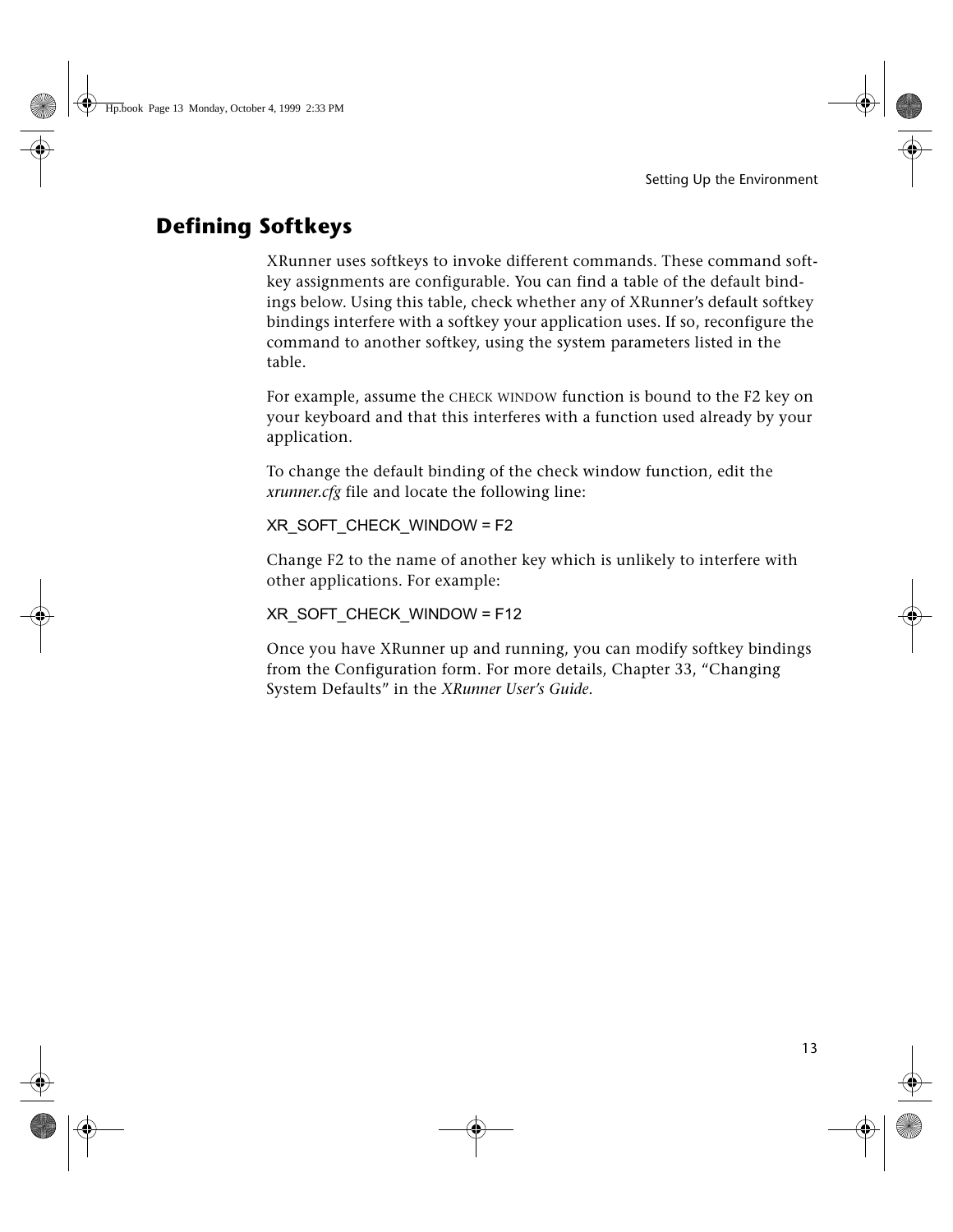Hp.book Page 14 Monday, October 4, 1999 2:33 PM

O

 $\overline{\overline{\bullet}}$ 

#### XRunner Installation Guide

| Command                                   | Softkey        | <b>Configuration Parameter</b>               |
|-------------------------------------------|----------------|----------------------------------------------|
| <b>RECORD</b>                             | F <sub>5</sub> | XR SOFT RECORD                               |
| <b>RUN FROM ARROW</b>                     | F8             | XR SOFT ANIMATE                              |
| <b>STEP</b>                               | F7             | XR SOFT STEP                                 |
| <b>STEP INTO</b>                          | Ctrl_L F7      | XR SOFT STEP INTO                            |
| <b>STOP</b>                               | F <sub>6</sub> | XR SOFT STOP                                 |
| <b>PAUSE</b>                              | F8             | XR SOFT PAUSE                                |
| <b>MARK LOCATOR</b>                       | Ctrl LF5       | XR_SOFT_MARKLOCATOR                          |
| <b>GET TEXT</b>                           | Ctrl_L F1      | XR SOFT GET TEXT                             |
| <b>CHECK WINDOW</b>                       | F <sub>2</sub> | XR SOFT CHECK WINDOW                         |
| <b>CHECK WINDOW (AREA)</b>                | Ctrl_L F2      | XR SOFT CHECK PARTIAL WINDOW                 |
| <b>WAIT WINDOW</b>                        | F4             | XR SOFT WAIT WINDOW                          |
| WAIT WINDOW (AREA)                        | Ctrl_L F4      | XR SOFT WAIT PARTIAL WINDOW                  |
| <b>WAIT REDRAW</b>                        | F <sub>3</sub> | XR SOFT WAIT REDRAW                          |
| WAIT REDRAW PARTIAL<br><b>WINDOW</b>      | Ctrl_L F3      | XR SOFT WAIT REDRAW PARTIAL<br><b>WINDOW</b> |
| CHECK GUI (CHECKLIST)                     | Alt_L F2       | XR SOFT CHECK GUI                            |
| <b>INSERT FUNCTION</b><br>(FROM LIST)     | F <sub>9</sub> | XR SOFT GEN FUNC CALL                        |
| <b>INSERT FUNCTION</b><br>(OBJECT/WINDOW) | Ctrl_L F9      | XR SOFT OBJ FUNC CALL                        |

**AND** 

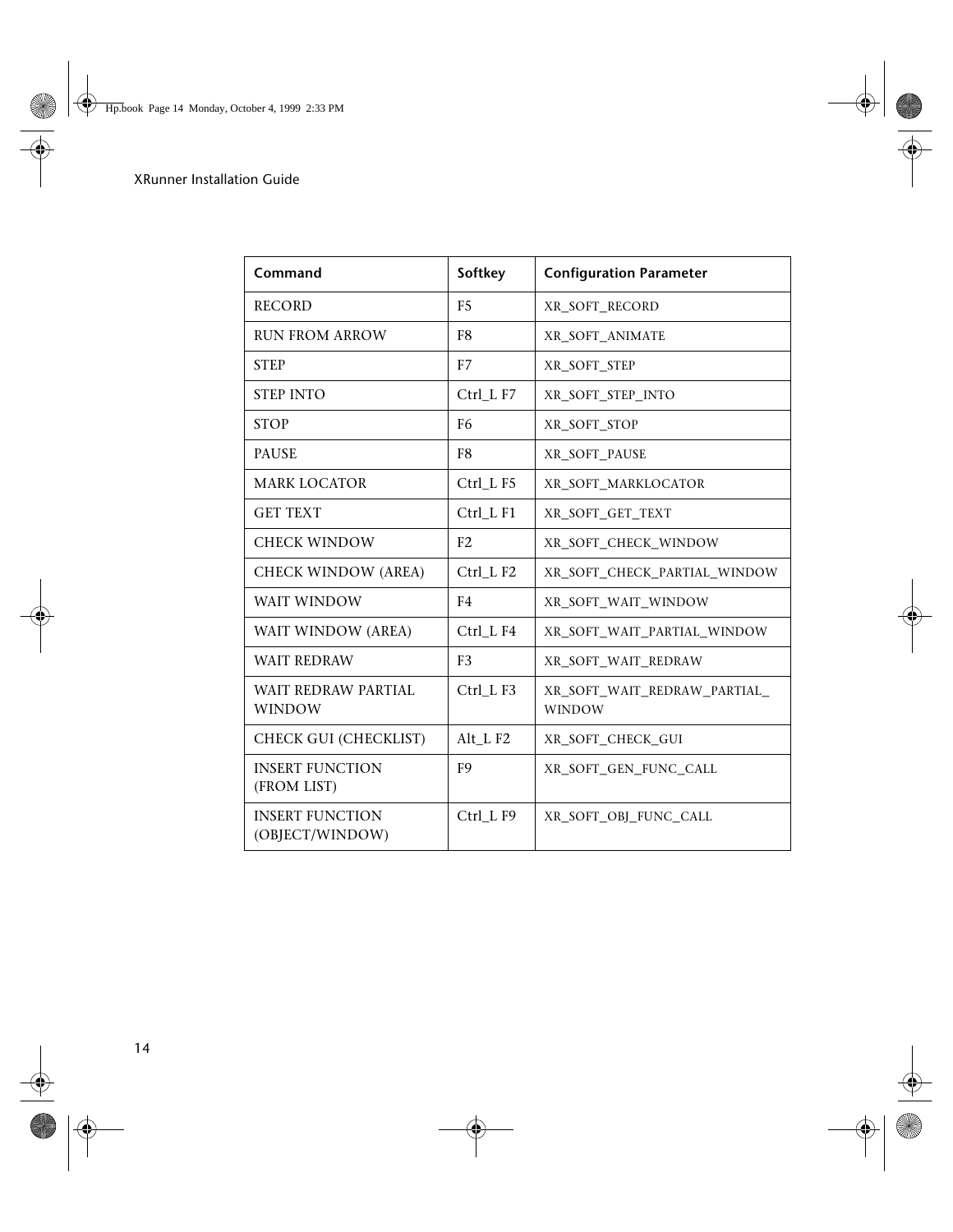# **Starting XRunner**

Start XRunner from your working directory by entering the command:

xrun &

The XRunner window is displayed.



# **Troubleshooting**

The following paragraphs present explanations and solutions to problems that may arise when starting XRunner:

## XRunner refuses to come up and the message "system error" is displayed.

XRunner could not connect to its License Manager. Check that the MERCURY\_ELMHOST environment variable points to the name of your License Manager machine and that the License Manager is running.

### Using XRunner's softkeys has an adverse effect on xterm.

Try assigning XRunner commands to different softkeys.

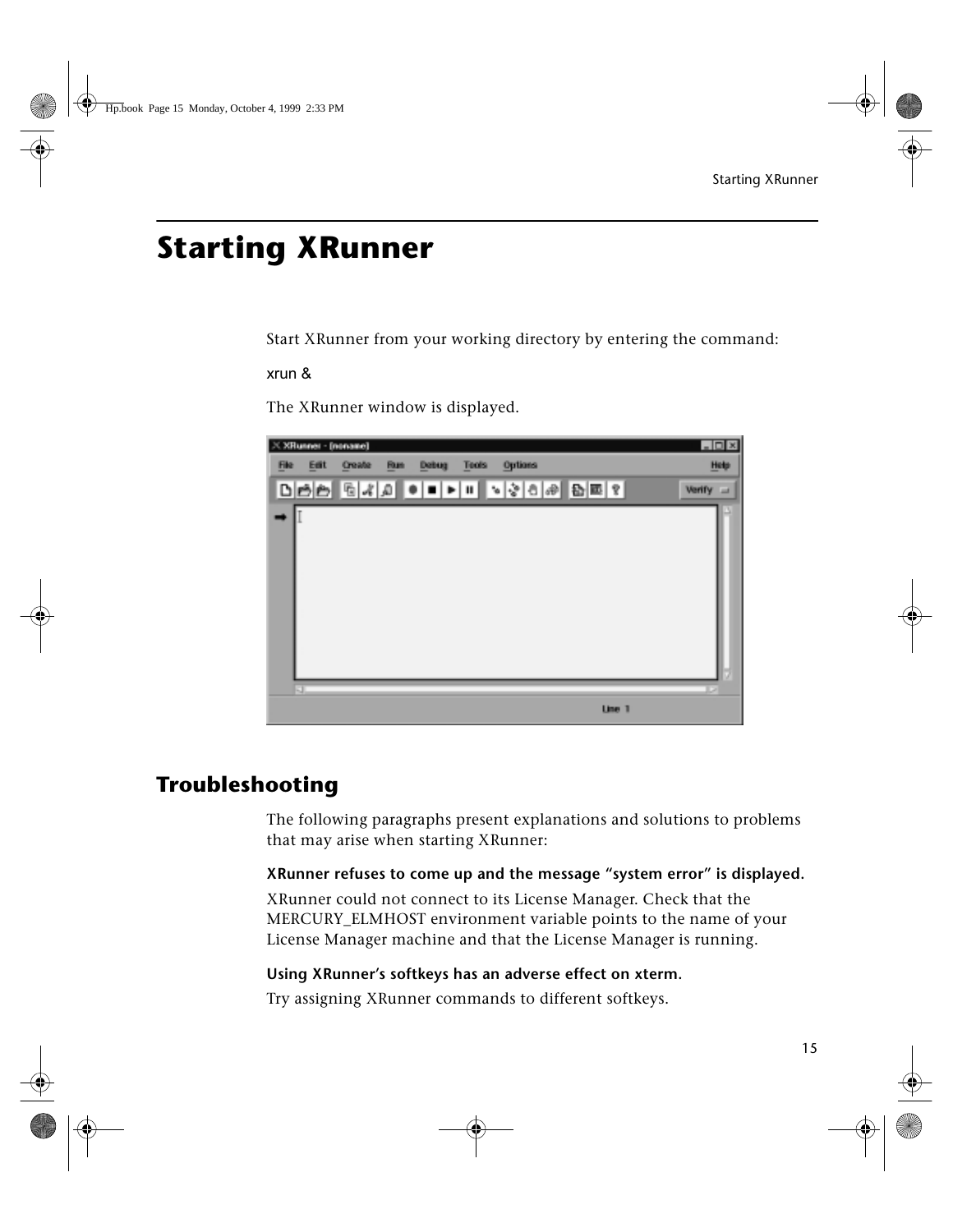XRunner Installation Guide

# **The XRunner License Manager**

The XRunner license manager supervises the allocation and use of XRunner licenses available to your staff. Five types of licenses are offered:

- Development provides full test creation and replay capabilities.
- $\blacktriangleright$  *Execution* supports test replay only.
- ► Text Recognition allows you to use features that locate and read text on the screen.
- > Context Sensitive allows you to record high-level test scripts.
- ▶ Background Testing allows you to run test in background mode.

The XRunner license manager uses a floating license scheme: licensing is handled according to the number of users on the network, and is not linked to one or more specific machines. XRunner also supports the allocation of reserved licenses for specific users, user groups, and machines.

You may install the license manager on multiple servers, using the redundant license key. This will allow you to maintain one or more backup file servers with XRunner license control. For details, see "xrelmd-License Manager Daemon."

The XRunner license manager incorporates four programs:

- $\triangleright$  xr\_elmadmin, the license installation and general administration program
- $\blacktriangleright$  *xrelmd*, the license manager daemon
- $\triangleright$  xr *elmreport*, the license manager report generator
- $\triangleright$  xr\_elmdecode, the license manager code and key decoder

These four programs are installed on your system by the XRunner installation program, and are stored in the \$M ROOT/elm directory that it generates. The XRunner installation program also automatically invokes the license manager administration program. Before doing so, it updates the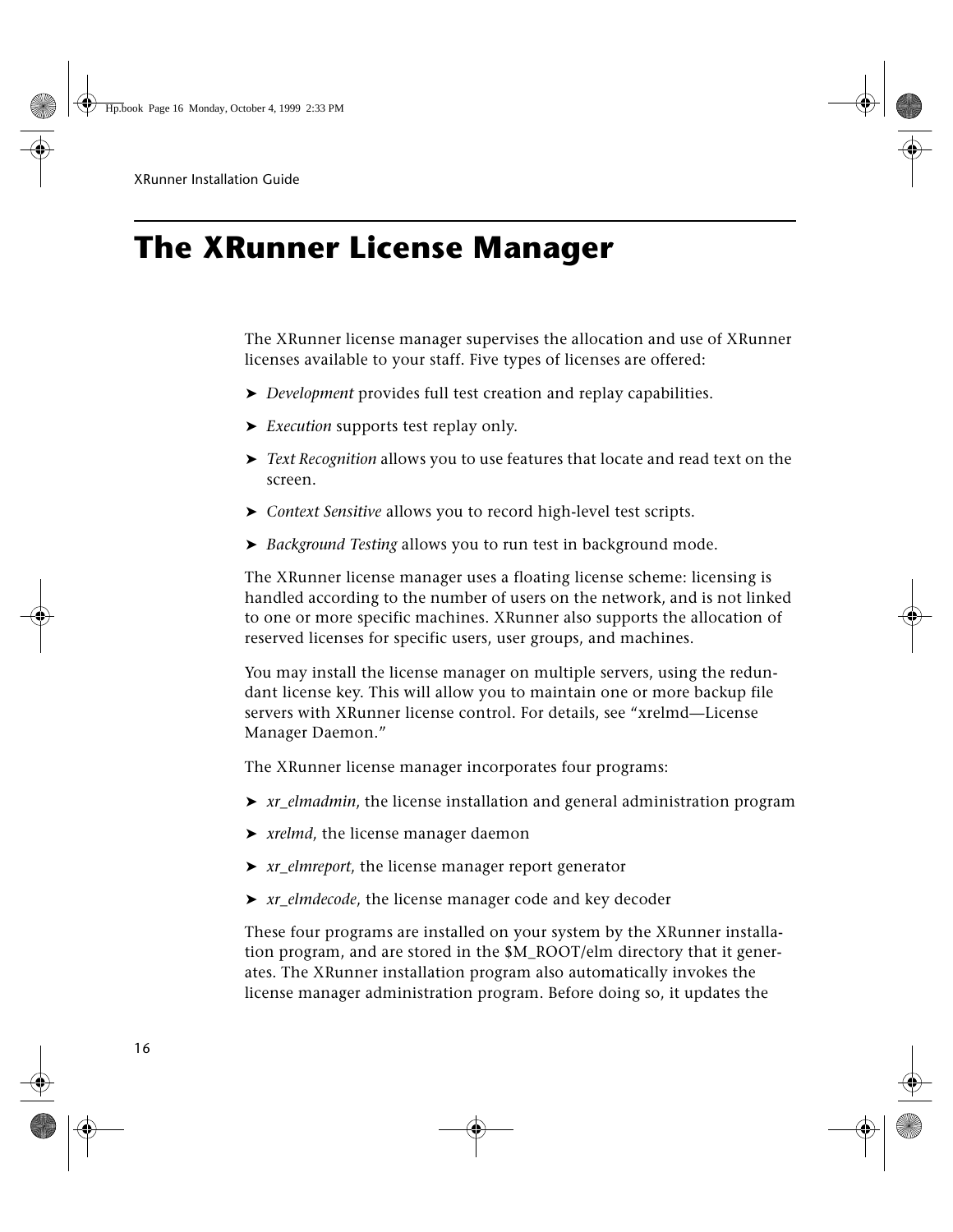Hp.book Page 17 Monday, October 4, 1999 2:33 PM

 $-c$ 

The XRunner License Manager

/etc/rc file (the default—during installation, you can specify an alternate file name), inserting a line which causes the license manager program to be invoked with the appropriate options the next time the machine is booted.

The following paragraphs describe these programs in greater detail.

## xr\_elmadmin—License Manager Administration Program

The xr\_elmadmin license administration program is used by the XRunner installation program (install.xr) to install newly purchased license keys. If you are an experienced XRunner user, and you would like to store the keys to a new license in an alternative location, you can run the xr elmadmin program manually. This program also performs a number of additional administrative functions. The command and option syntax for this program is:

xr\_elmadmin [ -b cid -c -d -e keydir -h -i -k -l -q -r # -s -v # -V [A|B] -x -z ] [features | alias | feature = alias.... ]

Note that those options marked with an asterisk may only be invoked by the owner of the current license server process, the super-user, or any member of the specified group.

-b  $cid$  \* Buries client. Returns all licenses used by XRunner whose client ID is cid, and marks this XRunner as dead. The client ID (CID) may be determined with "xr elmadmin -l".

> A buried XRunner will continue to run, but without licenses. All subsequent functions from XRunner that communicate with the license server will return an error.

Creates a license key file. Xr\_elmadmin will print a server code which you give to Mercury Interactive which, in turn, will supply a key. Note that a single application may have one or more keys, one for each feature. In the case of XRunner, Text Recognition and Context Sensitive features require additional licenses.

> If feature=alias appears as the final argument (in the program command line), then this name will be installed as an alias for this feature. One typically creates an alias for numeric features. Subsequent commands such as "xr\_elmadmin -l" will print the alias instead of the feature name. A list of definitions may also appear on the command line. Upon decoding the key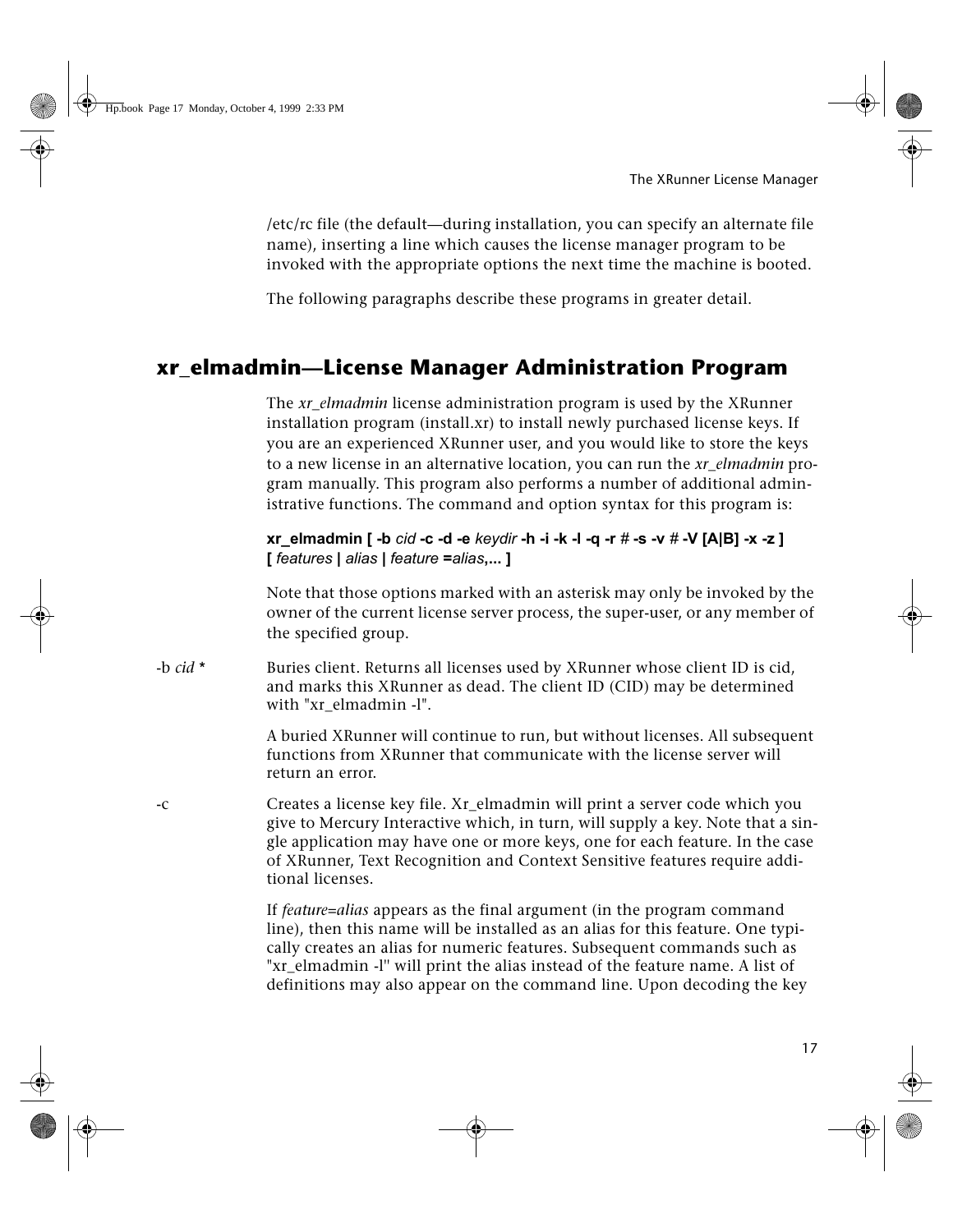#### **XRunner Installation Guide**

input, the feature name gleaned from the key will be matched against the list of definitions. If a match is found, the name following the sign is taken as the feature alias. This provides a convenient way of specifying feature aliases within shell scripts. For example,

xr elmadmin -c -n  $01$ =execution, $02$ =text-recognition, $03$ =context-sensitive

will cause the alias execution to be selected, if the key decodes with the feature 01.

The key file is placed in the key directory /usr/lib/xrlm on UNIX systems, unless the -e option described below is used. In either case, the key directory is not created, but should already exist. Here are some examples:

1. Create a standard (alphanumeric) key: xr elmadmin -c -e /usr/lib/xrlm

2. Create a numeric-only key, with alias development: xr\_elmadmin -c -n -e /usr/lib/xrlm development

- $h-$ Sends an ELMC\_DUMP command to the daemon xrelmd. This command causes xrelmd to print the contents of the xrelmd database to the log file. It is used mostly for testing and debugging.
	- This option is meaningful only when the option -c, described above, is used. By default, license keys are placed in the directory /usr/lib/xrlm on UNIX systems. The -e option specifies a different key directory. Thus,

xr elmadmin - e /local/mercury - c

will cause the license key to be created in the directory /local/mercury on a UNIX system. Please note that this directory must already existxr\_elmadmin does not create it.

- $-h$ Expanded version of the -1 listing, including the hold time of each XRunner and the shared license count. The hold time is the period that the licenses will be held (reserved) for the user after XRunner exits. If the user starts the application again before the hold period ends, the held licenses will be assigned to him. The hold time is specified in the resource file. If XRunner is held, column number one of the listing will be flagged with an "H". The shared license count is the number of XRunners that are currently sharing the license for the indicated feature. If XRunner has one or more shared licenses, column one of the listing will be flagged with an "S".
- Prints the release number of xr\_elmadmin and the release of the library with  $-i$ which it was compiled.

-e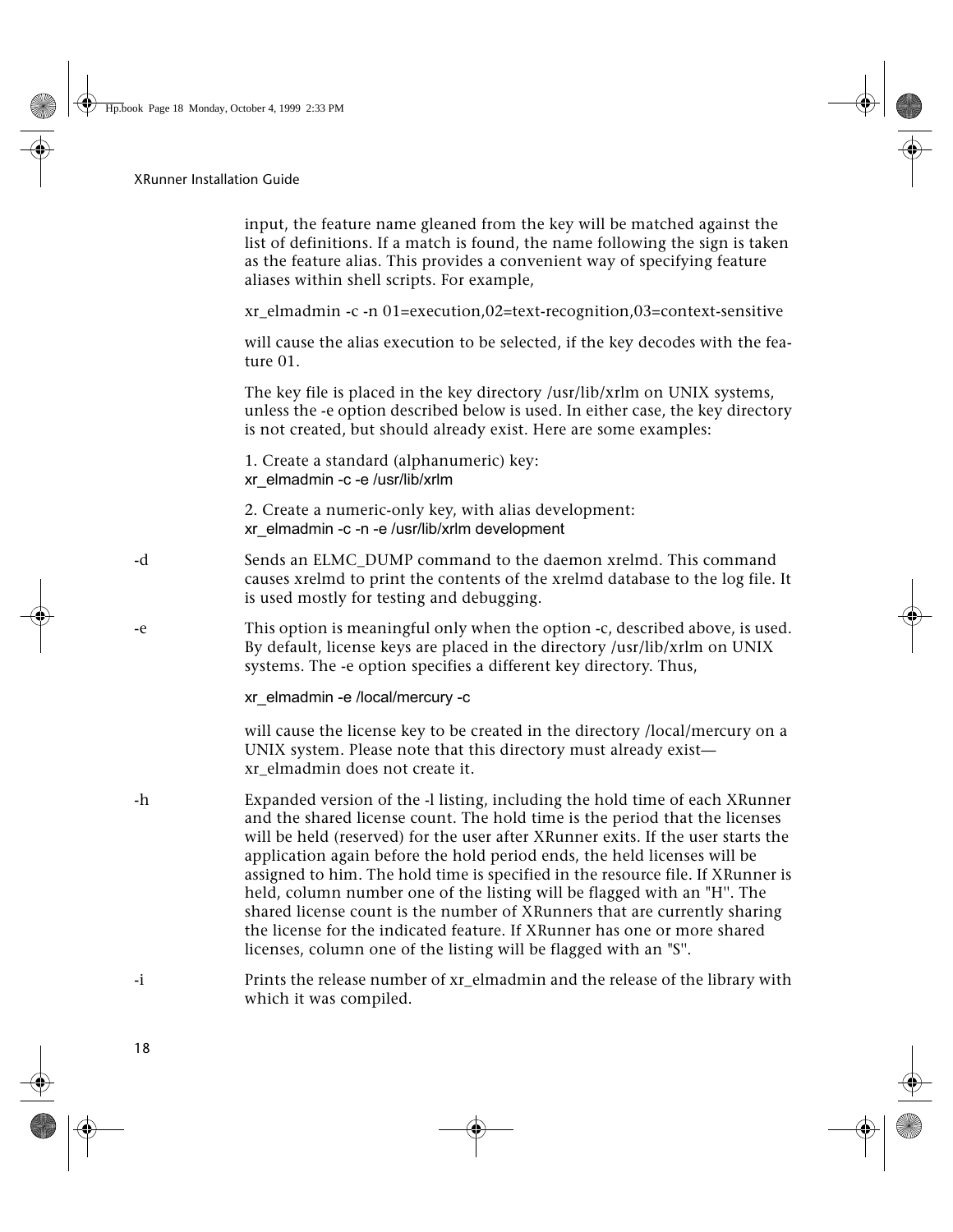Hp.book Page 19 Monday, October 4, 1999 2:33 PM

 $-1$ 

The XRunner License Manager

- $-k$  \* Kills the current run of the license manager daemon (*xrelmd*) program. Note that this option may be issued only by the super-user.
	- Lists the current users and outstanding licenses available for all features known to all license managers on the network. Known features are those features used since the daemon was started (usually the last time the system was rebooted). If features are given on the command line, the listing is restricted to the features named. The following is a sample listing:

|   | <b>CID</b> | <b>LID</b>     | User                                             | Feature   | Group | Started         |
|---|------------|----------------|--------------------------------------------------|-----------|-------|-----------------|
|   | 1          | 1              | charlie@venus,gold:0                             | XRunner-D |       | Dec 12<br>16:05 |
| H | 4          | 2              | jennifer@elan,mel:0                              | XRunner-E |       | Dec 12<br>14:24 |
|   | 2          | 3              | charlie@venus,gold:0                             | XRunner-C |       | Dec 12<br>16:05 |
|   | 3          | $\overline{4}$ | charlie@venus,gold:0                             | XRunner-T |       | Dec 12<br>16:05 |
|   |            |                | XRunner-D [00]: 4 licenses, 0 reserved, 1 in use |           |       |                 |
|   |            |                | XRunner-E [01]: 5 licenses, 0 reserved, 1 in use |           |       |                 |
|   |            |                | XRunner-C [02]: 4 licenses, 0 reserved, 1 in use |           |       |                 |
|   |            |                | XRunner-T [03]: 4 licenses, 0 reserved, 1 in use |           |       |                 |

An "H" in column one indicates that this client is a held client. Such a client is one that has exited, but whose licenses are held for a certain period. The hold period may also be listed with the -h option below.

A "D" in column one indicates that this client is connected but disabled (redundant servers mode but there are too few servers running currently.)

An "S" in column one indicates that this client has a shared license for the indicated feature. Shared license groups share the same LID.

The next field, CID, is the client ID. Each client application will be assigned a unique ID. The CID may be used with the -b option described above.

The LID is the license ID. These are unique license numbers. Each client will normally have a unique LID for each licensed feature, except when the license is shared. If clients share a license, they share the LID.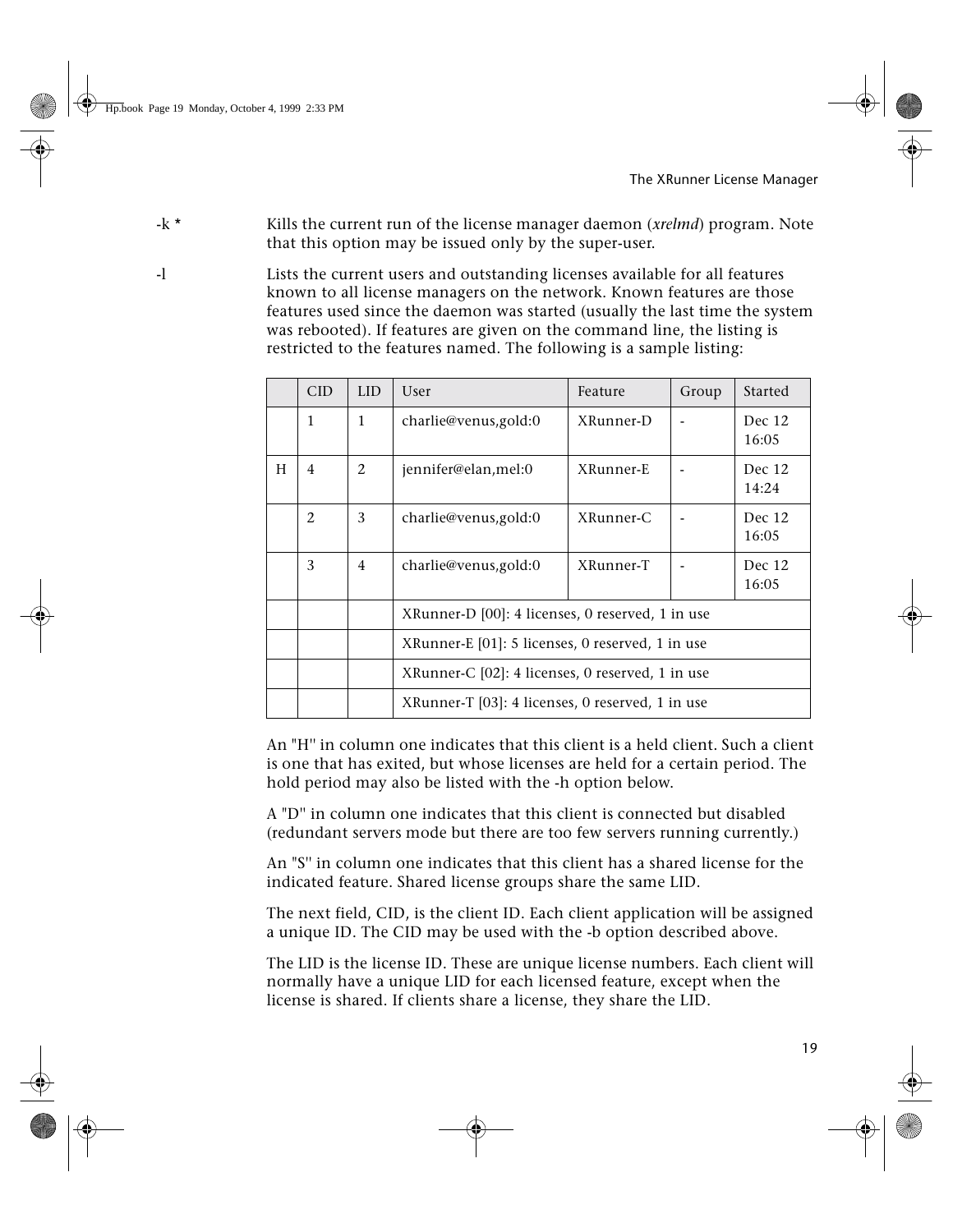**XRunner Installation Guide** 

The user is displayed as *user@host,display* where *display* is the value of the X-11 DISPLAY when the application was invoked. The *display* may be missing for non X-11 applications.

The -l option scans all servers on the network, as well any others defined by the MERCURY ELMHOST environment variable.

Query. Prints various environment information for debugging. Output  $-q$ includes the current host name, its IP address, the name of the MERCURY ELMHOST environment variable and its current setting, the current port, the license service name, the Vendor ID, and the hostcode value.

 $-r$ # Ready-key mode, for use with the -c option. Depending on the parameter #, does not print the  $code(s)$  or prompt for the key: If the number # is positive, then does not print the server code(s); only prompts for the server key. The  $#$ in this case is the number of servers that will be running, usually 1. (It will be greater than 1 only when backup servers are used.) Thus, "-r 1" prompts for a key for a single server configuration.

> If the number # is negative, then no key prompt will be issued and only the number of codes indicated will be printed. Thus, "-r -1" prints the current server code but does not prompt for a key.

- $-S$ Finds all license servers using server address resolution and prints their names. If a feature appears on the command line, the hosts responding with this feature available are printed.
- -V version Sets encryption version to the argument, a single character A though E.
- $-v$  # \* Changes the license manager log file verbose level to #. This may be used to change the level after the daemon has started. See the xrelmd documentation for the list of levels and more details.
- Inhibits copyright notice.  $-X$
- $-Z^*$ Zeroes the log file. One method to clean up the log file every evening on a UNIX system is:

cp elm.log elm.log.old

MERCURY ELMHOST=somehost xr elmadmin -z

where somehost is the host name where the xrelmd is running. Alternately, the -m option of xrelmd may be used to automatically keep the log file under control.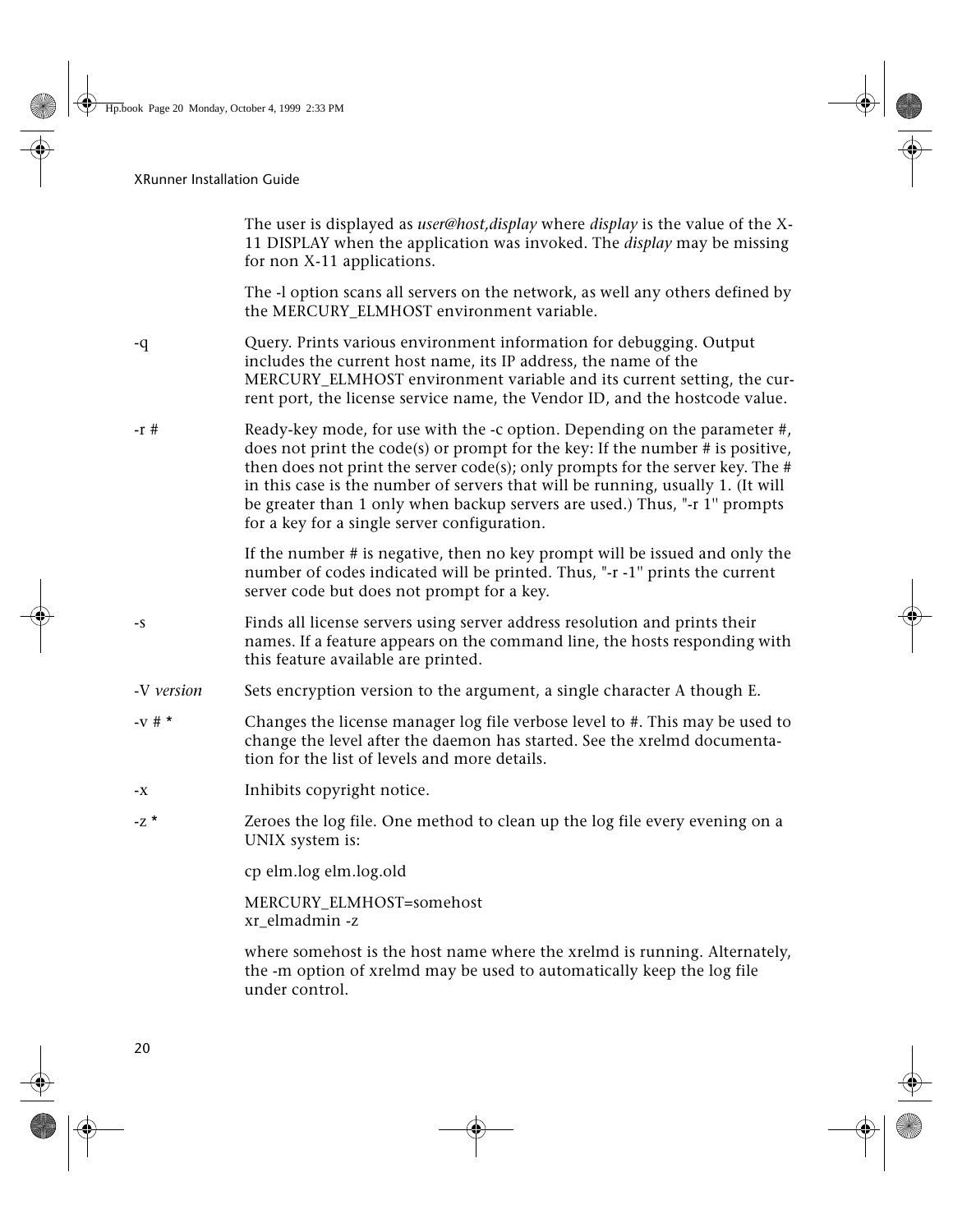Hp.book Page 21 Monday, October 4, 1999 2:33 PM

The XRunner License Manager

Note that truncating the log file by other means would be ineffectual since xrelmd keeps the log file open at all times. The next xrelmd log file write would simply use the old file pointer, filling the file to the original length. Therefore the -z option of xr\_elmadmin or the -m option of xrelmd must be used to truncate the file.

## xrelmd-License Manager Daemon

When you install XRunner, you must designate the machine on which the license manager will be installed. This machine will run the license manager daemon. In order to be able to invoke XRunner on any other station, the daemon must first be active. If you want to maintain a backup system with XRunner license control, you may run the daemon on multiple servers by using a redundant license key (as discussed below).

The daemon handles requests from network users to invoke XRunner by issuing and returning licenses. It also supplies the data required by the *xr elmadmin* program to display the XRunner licenses currently in use.

The daemon continually updates a log file (stored by default under the name /usr/adm/xr elm.log) that documents actual use of XRunner licenses, as well as all denied access. This log file also serves as the basis of a load analysis that is performed when you generate a license manager report.

The daemon is activated by running the xrelmd program. During installation, a line is written into the system startup script which automatically invokes the daemon. If you would like to change the default invocation line, you can edit the startup file.

The command and option syntax for the daemon program is:

### xrelmd  $[-D -e$  path -f -i -l file -m size -n -p # -r file -s # -v # -z #]

Debug mode: 1) Causes the log file to be flushed after each message. Normally it is flushed after each packet is processed. There can be several messages per packet, depending on the verbosity (-v) level. 2) Allows SIGQUIT to take the default action of creating a core file and exiting. 3) In background mode, does not perform chdir. Normally, xrelmd runs with the current working directory set to /. The message "DEBUG mode is on" will be printed to the log file if -D is used.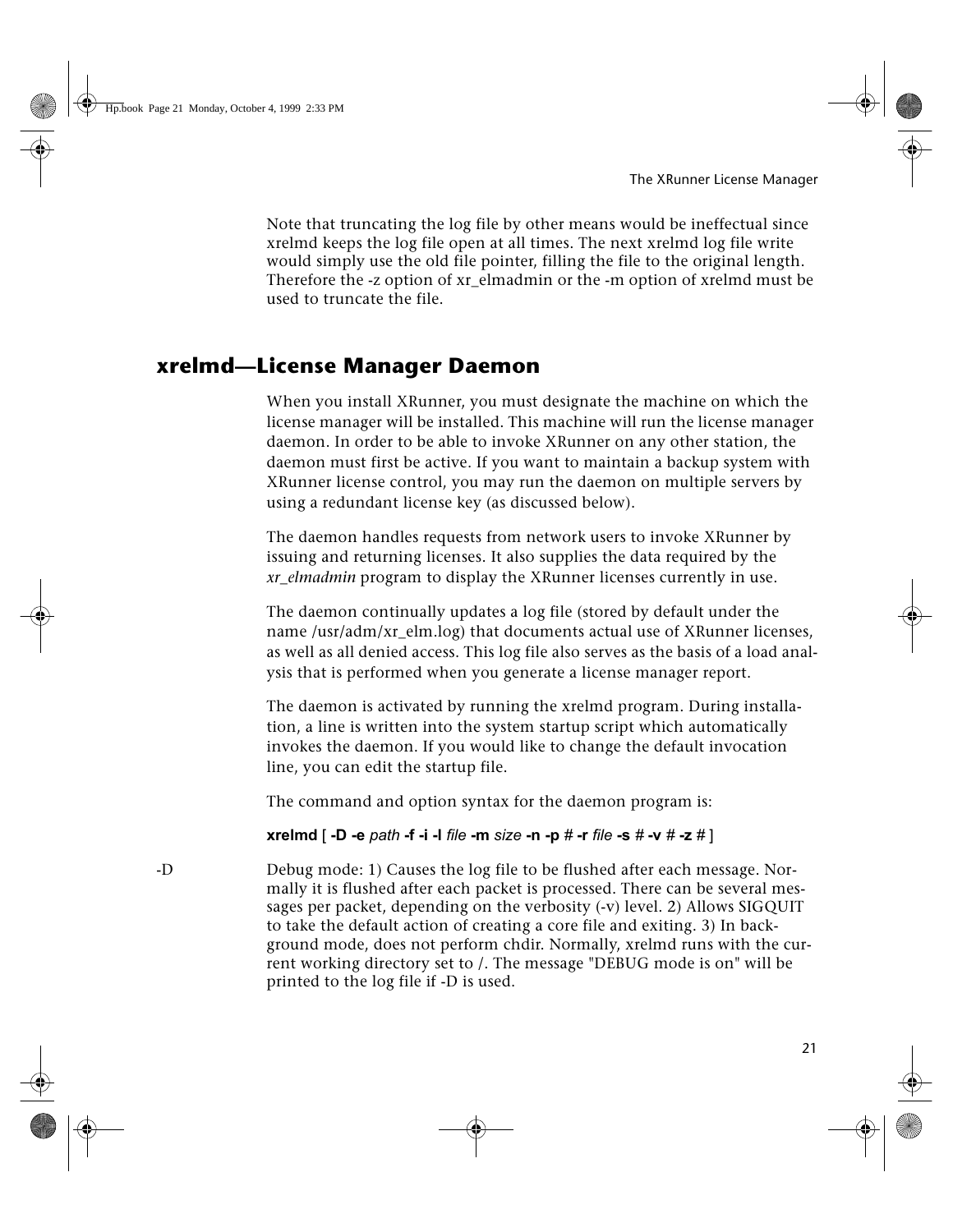Hp.book Page 22 Monday, October 4, 1999 2:33 PM

#### **XRunner Installation Guide**

Please also see the -v flag below for details on changing the verbosity level of xrelmd.

Specify the key directory, or set of directories, and load all keys found in the -e path directories (optional).

> On UNIX systems, directories are specified as a list of directory names separated by a colon (:). For example:

xrelmd -e /local/elan:/local/express:/usr/lib/xrlm

Note that there is no default key path. Therefore, the -e option must be specified.

- -f Normally on UNIX, xrelmd will run in the background (it forks a child process, detaches from the terminal, and the parent exits). The -f option inhibits this, and causes xrelmd to run in the foreground. You may, for example, wish to run xrelmd from inittab, instead of /etc/rc.local, with the -f option.
- $-i$ Prints the release number, the vendor ID, and exits. The vendor ID provides a way to verify that the same vendor salt is being used among all the commands. The vendor ID should be the same for xrelmd, xr\_elmadmin, elmkey, etc.
- $-l$  file Creates a log file named *file* and writes all relevant information to that file. If the file already exists, xrelmd will append to the end of the file. Note that file must be a complete path name. Use of a log file is highly recommended as it provides a way of tracking problems if they occur. A log file must be enabled for xr\_elmreport to provide reporting information. Please see also the -m option, below.
- Limit the log file to the size specified. With this option, the log file is "self -m size maintained" by xrelmd such that xrelmd limits the size that the log file may reach. When this size is reached, the log file named file is moved to file.old on UNIX systems and the current log file is truncated.

The *size* is an integer or floating point number. The default units are bytes. It may also be specified in kilobytes by suffixing a "k" or megabytes by suffixing an "m" to the size. For efficiency, the log file size is actually checked only every 100 lines, so it might exceed the limit slightly before it is backed up and truncated.

Non-networked (stand-alone) operation. (Not applicable for Windows). This  $-n$ tells xrelmd that there is no network and to use local communication only. (This will force xrelmd to use System V native interprocess communication on UNIX.) This option is applicable to small systems such as SCO and Inter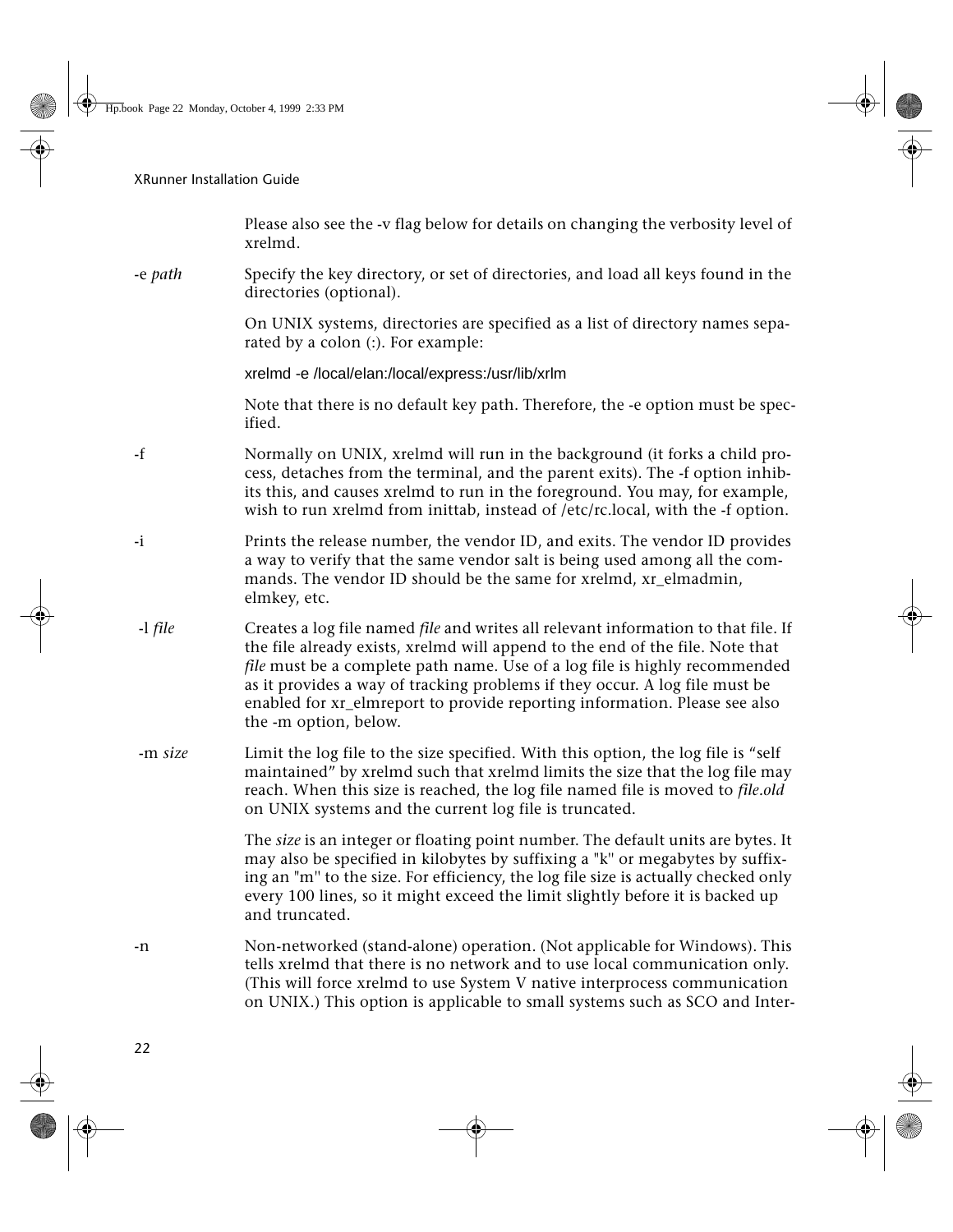Hp.book Page 23 Monday, October 4, 1999 2:33 PM

The XRunner License Manager

active UNIX without TCP/IP installed. When -n is used, you must set MERCURY\_ELMHOST to "local".

Note that on System V, the default interprocess communication queue is quite small; adequate for about two client processes talking to xrelmd concurrently. xrelmd will attempt to increase the queue size, but since only root can raise the IPC queue size, it must be run as super-user to be effective.

 $-p$ # Cause xrelmd to use the port address # instead of the default or one specified by the system service. One might use this option if there were a port address conflict and the user did not have permission to alter the system port services file.

 $-r$  file Designates the License Manager resource file to be used when issuing licenses to users or client machines. Each line of this file has the following syntax:

license type:group:client1,...,clientn:k:m

This translates to: k licenses of the specified license type are to be reserved for the named group composed of the enumerated clients. The licenses will be reserved for m seconds after XRunner has been exited. Note the following points:

- $\triangleright$  The license\_type specified by each line will be either 00 (XRunner-D), 01 (XRunner-E), 02 (XRunner-T), 03 (XRunner-C) or 07 (Background testing).
- $\blacktriangleright$  The named group is an arbitrary name (up to 20 characters long) assigned to a group of clients; it bears no connection to the UNIX system group names stored in /etc/group.
- $\blacktriangleright$  The clients comprising these groups are enumerated by their login names or, in the case of hosts, by their host name. Host names should by preceded by the @ character.
- $\blacktriangleright$  The number of licenses (k) reserved for the group concludes the line entry.
- $\blacktriangleright$  A line beginning with the # character is recognized as a comment and is ignored.

 $-5$ #

Sets the startup time to # in seconds. This is the period that xrelmd waits and listens for XRunner to reconnect after a possible crash. The default is 180 seconds (3 minutes) If you are not on a network, this may be set to zero.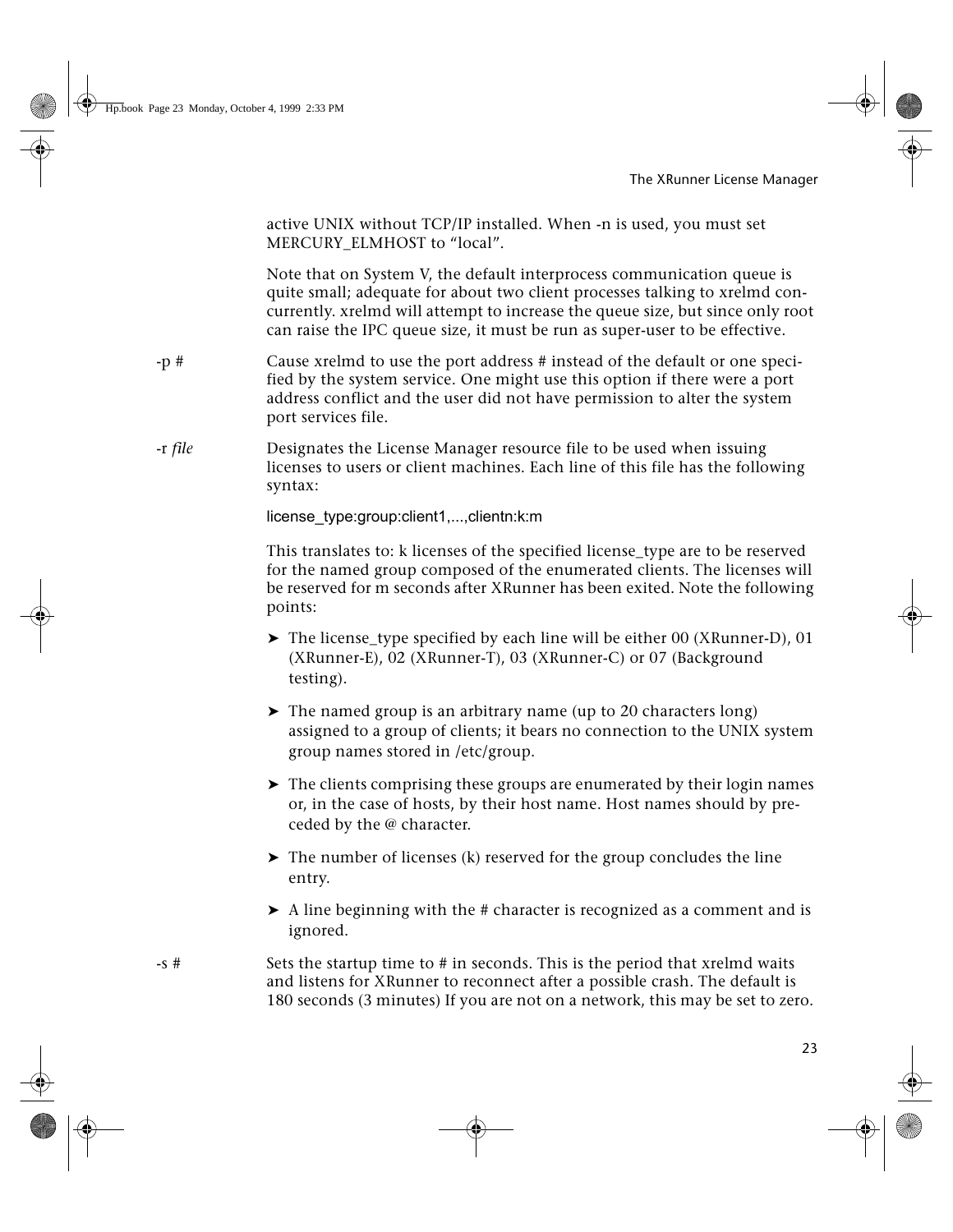Hp.book Page 24 Monday, October 4, 1999 2:33 PM

#### XRunner Installation Guide

-v # Selects the verbosity of the messages printed to the log file. When a level is selected, all levels less than or equal to the level are printed. Levels 5 and above are considered debugging levels. xrelmd starts at level 3. The levels are:

| Level          | Messages written to log file      |
|----------------|-----------------------------------|
| 1              | Only error messages               |
| 2              | License failures                  |
| 3              | License activity                  |
| 4              | Client connects and disconnects   |
| 5              | Message for each packet received  |
| 6              | Message for each packet sent      |
| $\overline{7}$ | Additional client information     |
| 8              | Data about key and resource files |
| 9              | Other details                     |

 $-z$ #

the zombie to  $\#$  seconds. If XRunner is not heard from within this time period, it is declared dead and its licenses are returned. The default zombie interval is 3 minutes. Note that xrelmd cleans up zombies only every 60 seconds, so it may take up to 1 minute more for the licenses to be returned.

# **Creating Backup License Managers**

You may run the license server *xrelmd* on multiple servers by using a redundant license key. To create a redundant license key:

**1** Install the license manager.

Using install.xr, individually install the License Manager on each of the redundant servers. During the installation on each machine, you will be prompted for the name of the key license directory. The key must be readable by all redundant license servers. This can be ensured by:

- ▶ placing the key in a file system shared by all machines, or
- ▶ locally copying the key to a location on each server.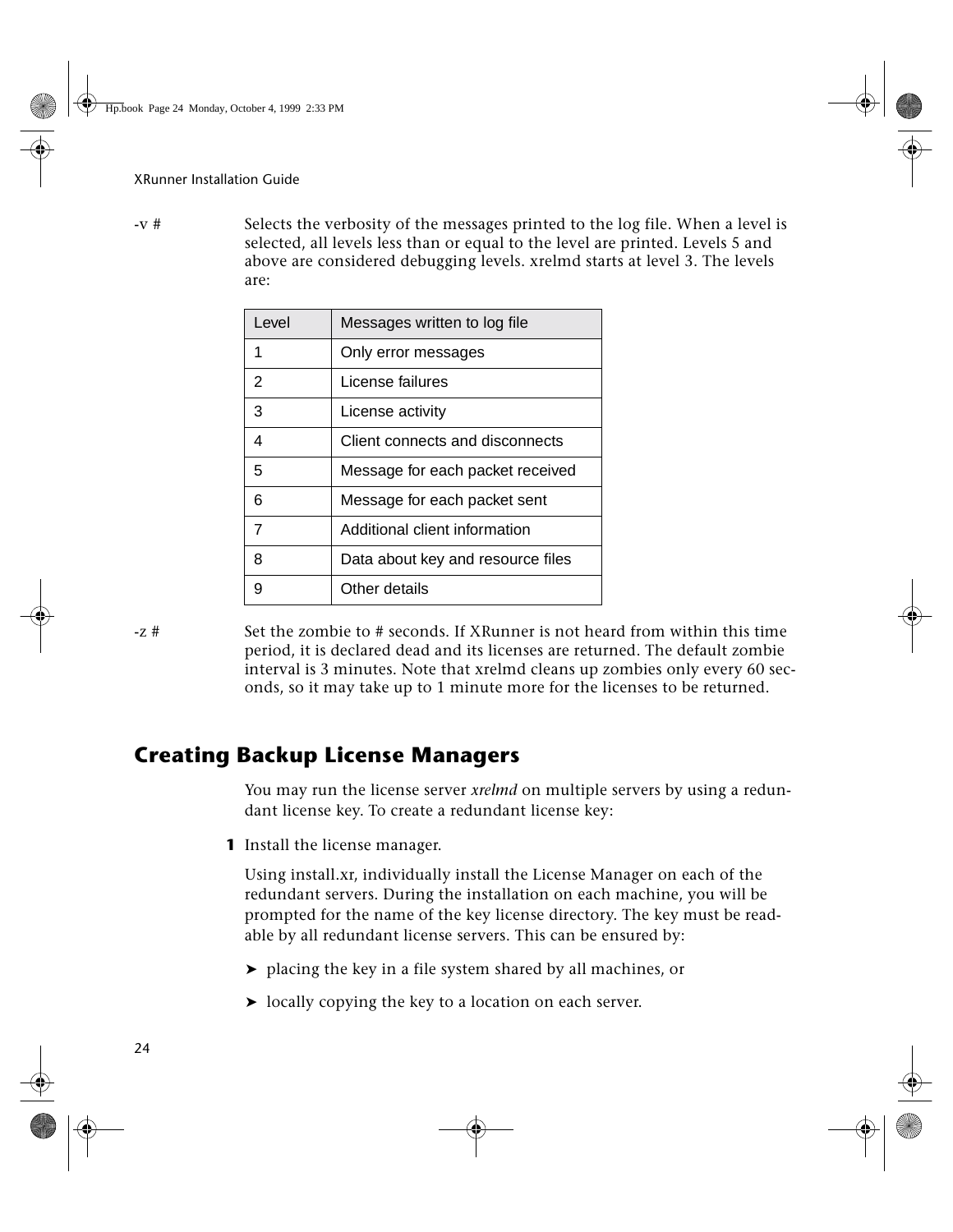The XRunner License Manager

For the sake of convenience, it is preferable to place the key in the same directory path on each system. If this is not practical, use the -e option of xrelmd on each server to specify the key location.

2 Name redundant servers.

Verify that all redundant servers are named in the resource file. Note that this step is not performed automatically by the installation program. You must edit the resource file manually by placing lines of the form %SERVER hostname in the resource file, where hostname is the name of one of the hosts. There should be one line for each redundant server.

3 Start the license manager with the -r option.

Verify that, in the startup file for each server, the License Manager is activated using the -r option while designating the appropriate resource file.

## **xr\_elmreport—Report Generator**

The xr\_elmreport program generates a report of XRunner license activity based on the log file. To run this program, enter the following command at the system prompt:

xr elmreport  $\lceil$  -d *daterange* -f *feature* -h -i -l -t -u category -w #] [ logfiles | logfiledirs ]...

For some examples of reports, see below.

The *daterange* is in the format [*from* - to  $| from$ ]. Limit reporting for dates -d daterange between *from* and *to* inclusive. The *from* and *to* dates may be specified in one of two formats: Feb 3 12:30:00 or 2/3 12:30:00. In the first format you specify the first three letters of the month. In the second format, the month number, followed by a slash is used. For example: xr\_elmreport -d "Mar 15 -Apr 15 5:30" or xr\_elmreport -d "3/15 - 4/15 5:30"

> Note that in either format, only the month is required. The day, hour, minutes, and seconds will default to zero if missing. If the hyphen and to date are missing, the report will run to the last date.

-f feature Lists only activity for the feature named. Multiple -f options may be used to limit display to several features.

25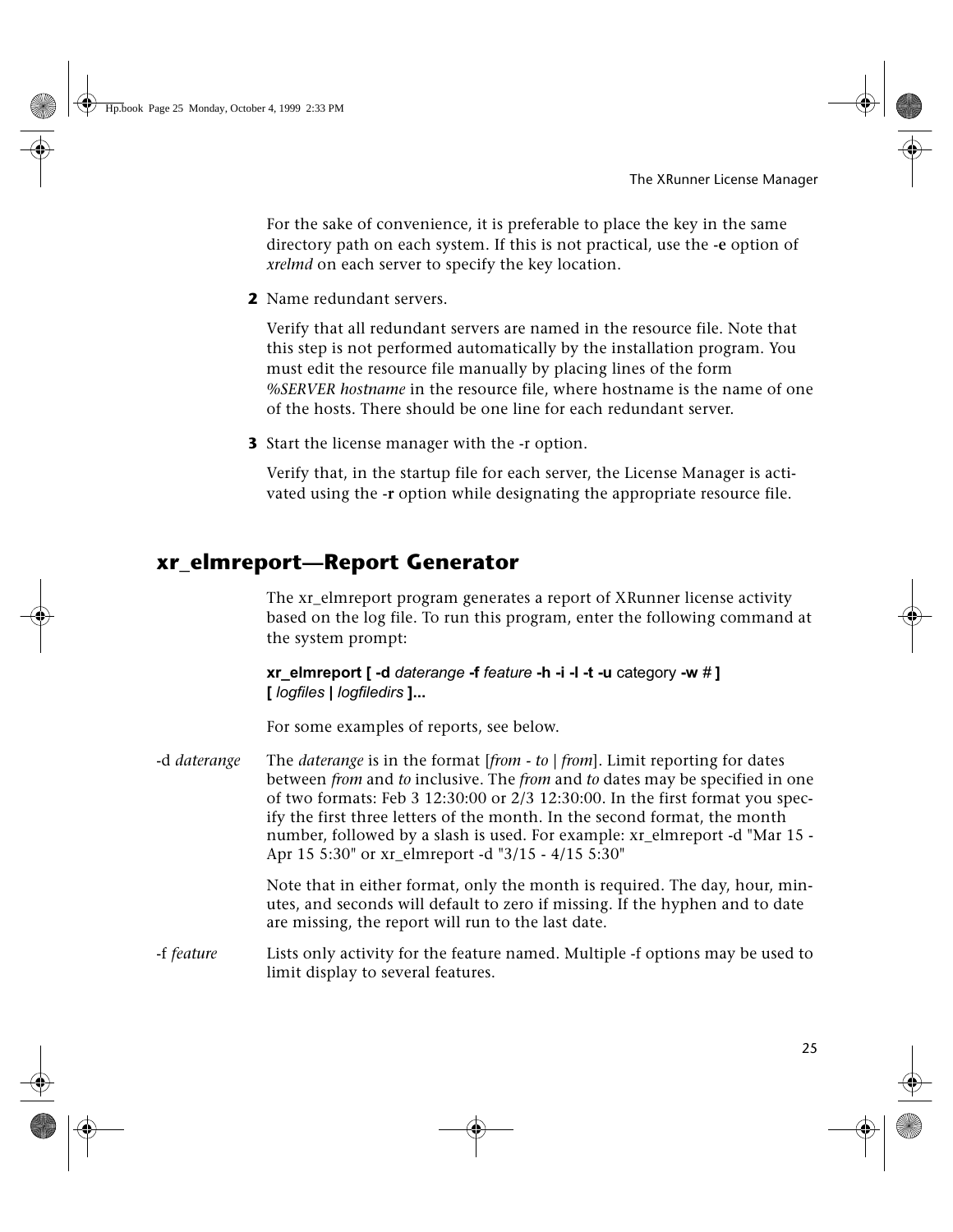Hp.book Page 26 Monday, October 4, 1999 2:33 PM

#### **XRunner Installation Guide**

- -h Print a usage histogram instead of numeric data (see also -w option below).
- Prints the release number of xr\_elmreport and the release of the library with  $-i$ which it was compiled, then exits.
- $-1$ License listing. Displays a summary of licenses available along with the number of tokens of expiration dates, if any. No other options are meaningful with -l.
- -t timeunit Displays total license activity for each timeunit, where timeunit may be month, day, hour, minute, second. (A unique abbreviation, such as "min", is ok.) For example:

xr\_elmreport -d "3/15 - 4/15 5:30" -t hour

If the -t option is not specified, a sun total only is printed.

- -u category Details report by each user, specified by category. The category may contain one or more key letters "u", "h", and "d" for user name, host, and display, respectively. Key letters may be combined in any combination of one to three letters. For example, -uu details per user name only; -uh details per host name only; and -uuh provides the most detail, with results displayed for each distinct user@host.
- $-w$ # Specifies a display width of # character units. The default is 78. This option is currently only effective with the -h (histogram) option.
- logfiles The remaining arguments are zero or more license server log file names or directories. If any argument is a directory, then all log files in that directory are digested. xr\_elmreport will silently skip files that are not license manager log files. If no files are specified on the command line, then the default /usr/adm/elm.log will be used.

### **Examples**

xr\_elmreport produces a report of licenses available or license activity from one or more license server log files. The default log file is /usr/adm/elm.log on UNIX systems. It is compatible with all older versions as well as with Flexlm. See xr\_elmadmin (-l option) for a snapshot of current license activity. xr\_elmreport can display its information in two formats: numerically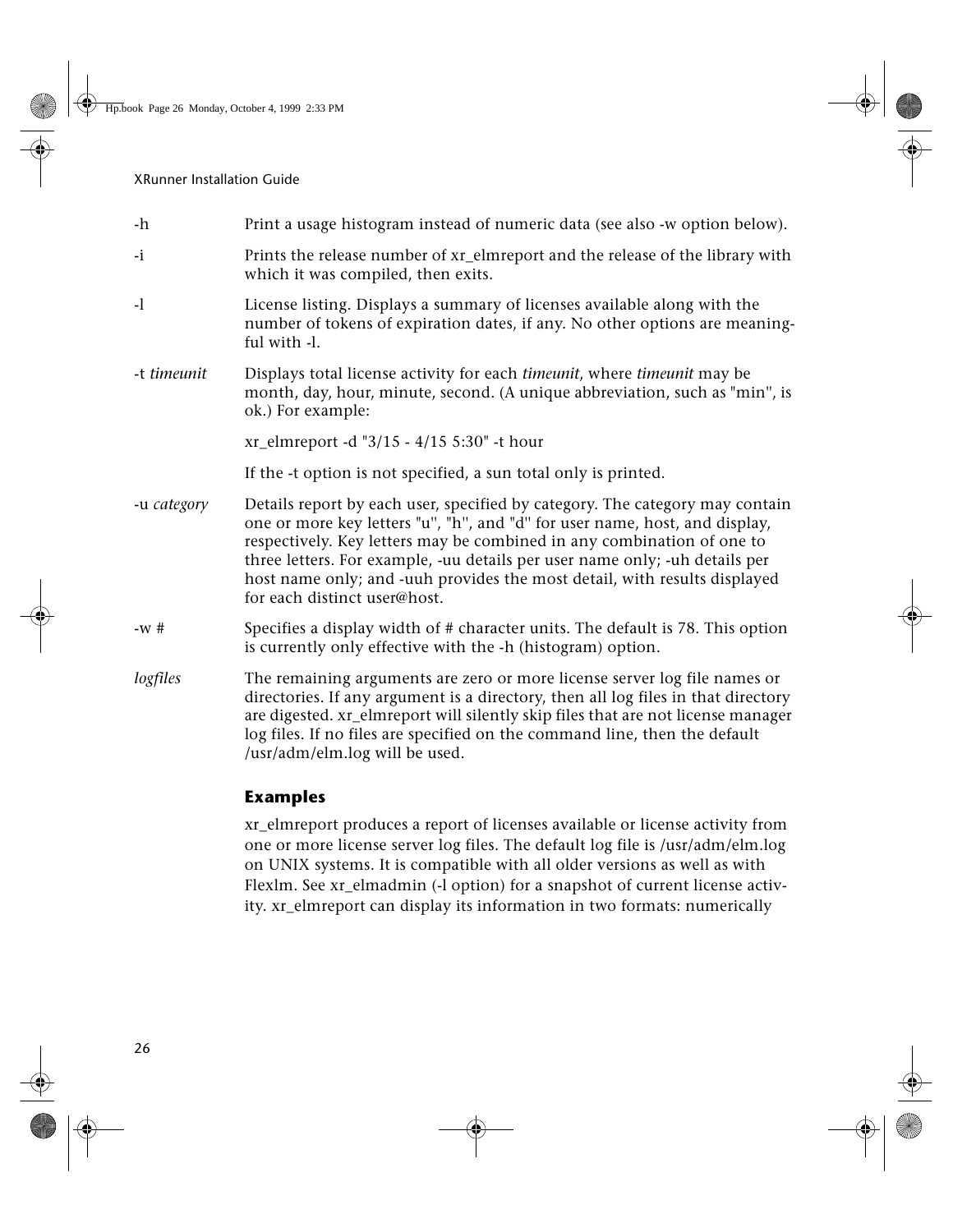and as a histogram. Here is sample of numeric output from xr elmreport -t day:

| <b>Feature</b>             | <b>Requests</b> | <b>Issued</b> | <b>Denied</b> | %Denied | <b>Total Time</b><br><b>Used</b> |
|----------------------------|-----------------|---------------|---------------|---------|----------------------------------|
| Apr 14<br>XRunner-D        | 20              | 20            | 0             | 0       | 0d 05h 02m<br>27s                |
| Apr 14<br>XRunner-E        | 50              | 45            | 5             | 10%     | 0d 08h 09m<br>55s                |
| Apr 16<br><b>XRunner-E</b> | 35              | 35            | 0             | 0       | 0d 04h 23m<br>03s                |

The Requests column shows the total number of license requests for the feature. The Issued column shows the number of licenses successfully issued. The Denied column shows the number denied, probably because the maximum number of licenses were already in use. The %-Denied column indicates the frequency of denied licenses out of the total number of requests. The final column shows the total time that the feature was checked-out by application(s).

The default report is detailed per feature. Reports can be further detailed by user, user@host, and/or user@host+display, if desired. Use of the -h option produces a histogram instead. Here is a sample histogram from xr elmreport -h -t day:

| Feature          | $*$ = issued, $0$ = denied    |    |
|------------------|-------------------------------|----|
| May 15 XRunner-E |                               | 46 |
| May 15 XRunner-D | **************************000 | 25 |

When displayed as a histogram, the number of successful requests is displayed as a series of asterisks ("\*") and denied requests as a series of the letter "o", followed by the actual number of successful requests. The graph is normalized for a screen width of 78, which may be adjusted with the -w option. A summary of licenses installed may also be obtained with the -l option.

27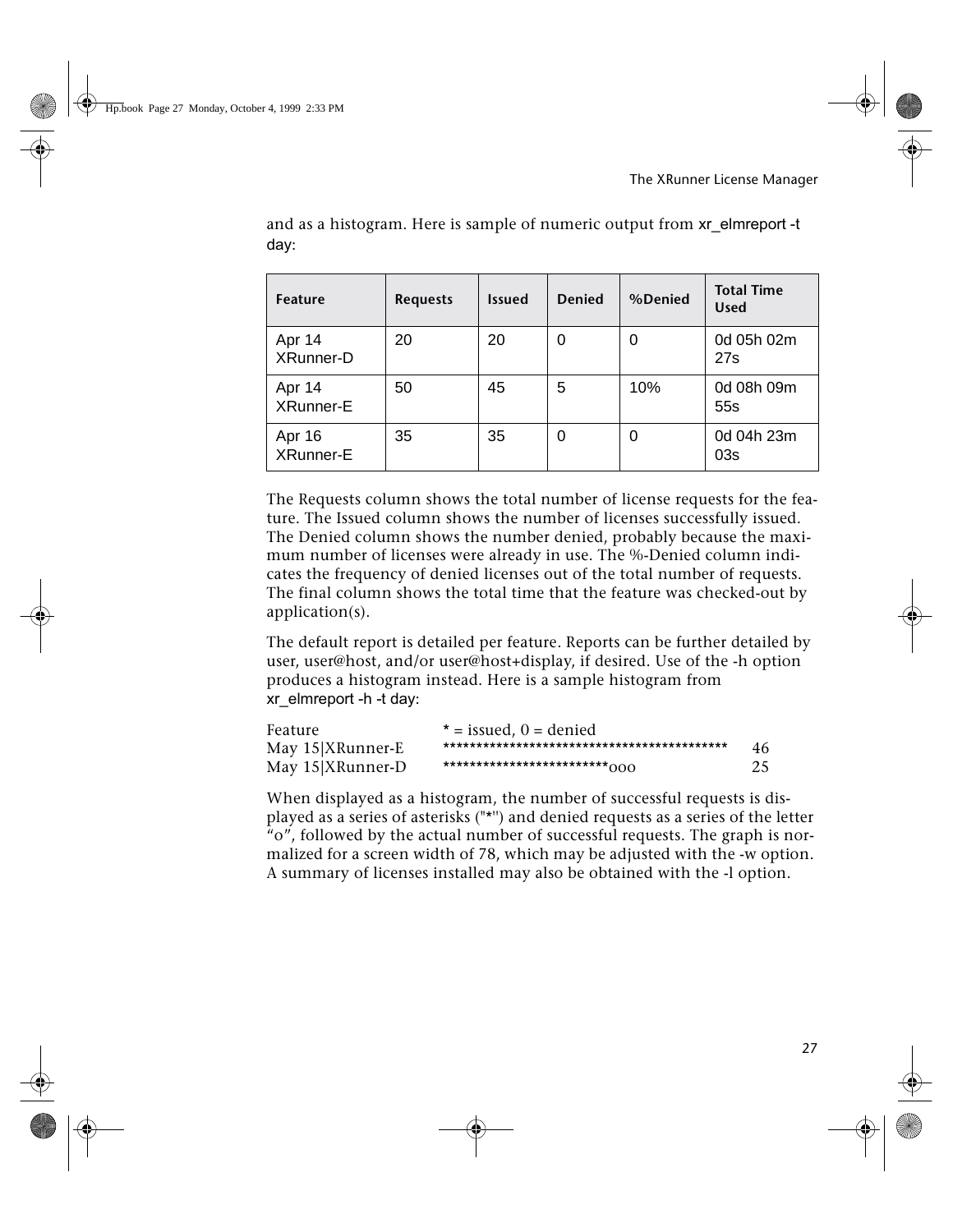XRunner Installation Guide

# xr\_elmdecode-License Manager Code and Key Decoder

The xr\_elmdecode program decodes license server codes and keys into readable form. For instance, xr\_elmdecode can be used to determine the Host ID and/or CPU ID of a license. Note that the decoded code and host ID are printed in hexadecimal, followed by its meaning-the internet number and CPU ID PROM's low order low bytes.

xr\_elmdecode is a diagnostic tool which may be used to decode license server codes and keys. This tool is frequently used by Mercury Interactive to determine the Host ID and/or CPU ID of a license. Non-numeric keys include the full host ID information. Numeric keys include a hashed version of the host ID information which we call the hostlock.

The command and option syntax for this program are:

#### xr elmdecode [ -i -g -c code -k key ]

- Print the release number.
- Print the vendor ID and current hostcode. -q
- $-C$ Decode the code that follows.
- -k Decode the key that follows.

### **Examples**

An example of a server code decoding of a numeric code:

% xr elmdecode -n -c "0074 7410 4751 1860 8" Code = 0074 7410 4751 1860 8 Decode = 3224006414163 = a5c1cf53 (hex) = (192.42.111.14  $a3)$ Numkey hostlock = 8079

The following is an example decoding of a numeric key:

% xr\_elmdecode -n -k "4778 1085 3418 0847 80" Key = 4778 1085 3418 0847 80 Feature =  $99$ Vendordata = (none) Licenses =  $5$ Hostlock =  $8079$  (hashed) Ndays = 1540 days past 1/1/89



-i.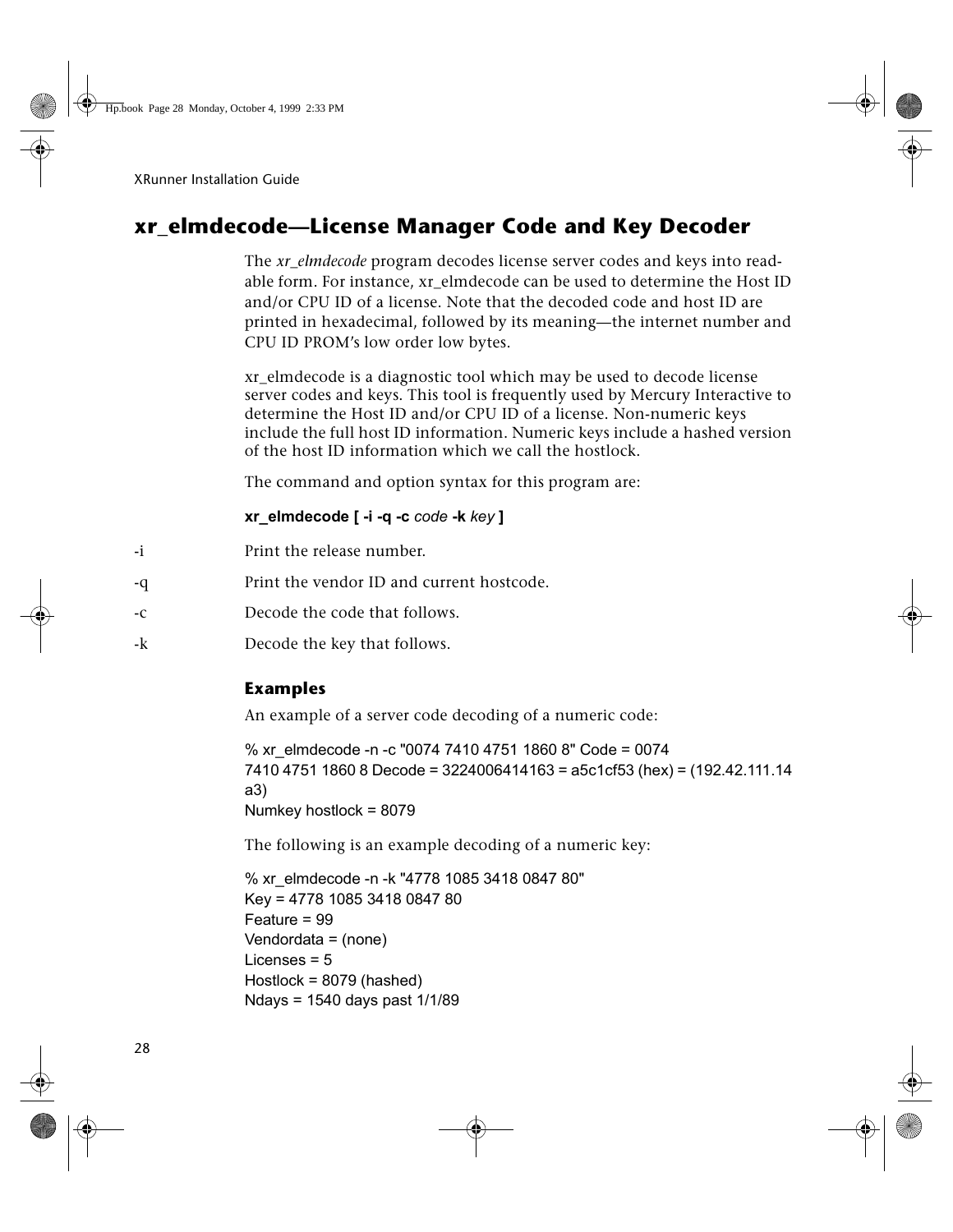Hp.book Page 29 Monday, October 4, 1999 2:33 PM

29

The XRunner License Manager

Expires = Sun Apr 21 00:00:00 1999 (31.51 days from now)

The following is an example decoding of a non-numeric key:

% xr\_elmdecode -k "wxabr94723abc6754"  $Key = waxabr94723abc6754$ Feature = avi Vendordata = h1 Licenses =  $5$ Hostid = c12c6f33e5 (192.44.111.19 a5) Expires = Fri Jul 26 01:00:00 1999 (89.37 days from now)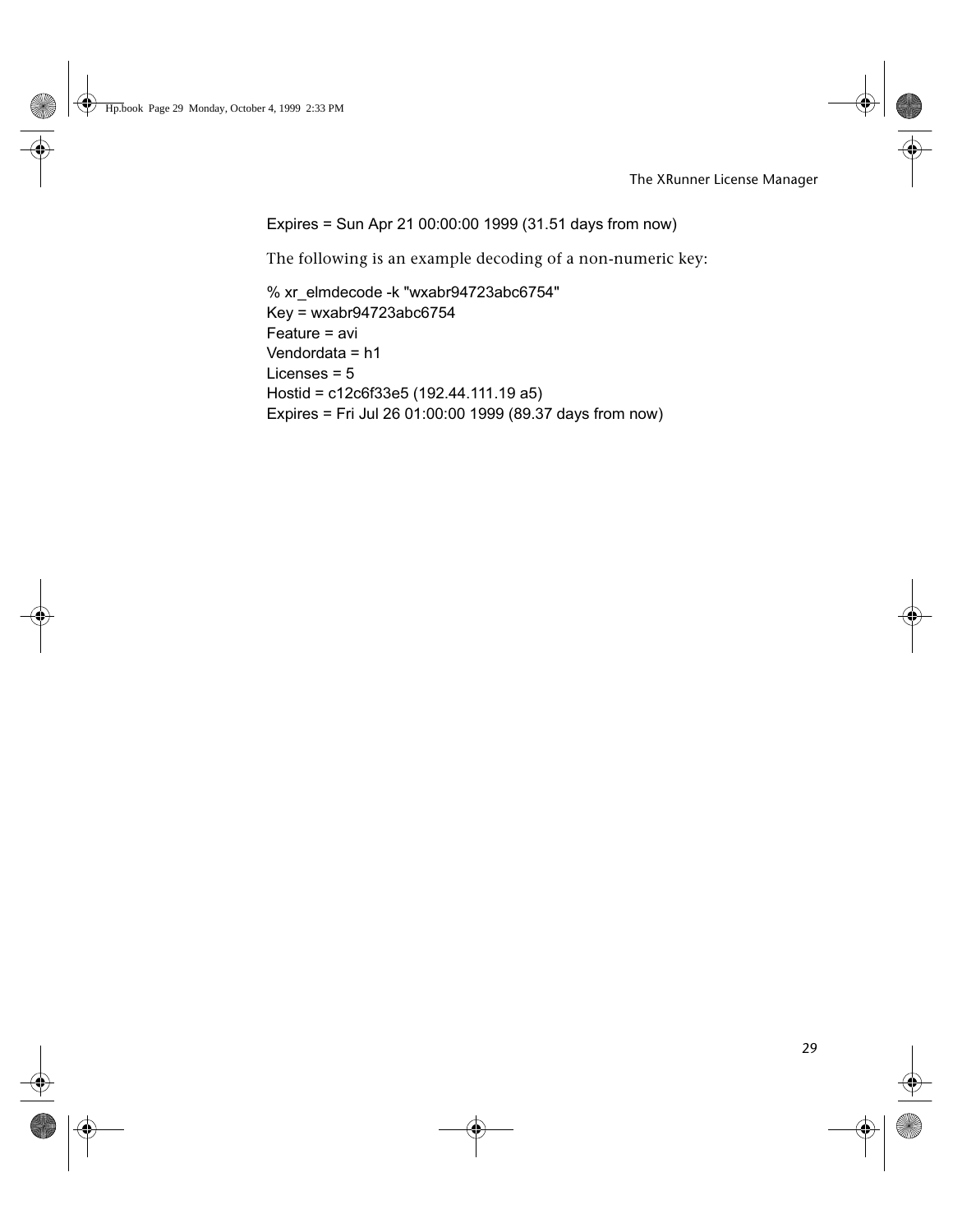XRunner Installation Guide

# **Context Sensitive Installation**

The following paragraphs provide step-by-step instructions for preparing your Motif application for Context Sensitive testing on HP. This section is relevant only if your application is based on the Motif widget set.

To shortcut the step-by-step guide, you can run a self-help linking utility called xr\_analyze. The utility resides in the /bin directory of your installation directory. To start xr\_analyze, enter the following command at the prompt:

xr\_analyze <Application Under Test executable>

## **Overview**

Your XRunner package includes an enhanced version of the Xt library. This library includes the necessary modifications that enable XRunner to perform Context Sensitive Testing. To enable your application to use this library, you have three options:

Dynamic Dynamically link your application to Mercury Interactive's Xt library by setting the SHLIB\_PATH environment variable. **Dlopen** Link your application with one additional object file. During run time this object file will dynamically open the cor-

rect Mercury Interactive library.

**Static** Statically link your application with the appropriate Mercury Interactive library. It is recommended that you use this option only if you encounter problems using the Dlopen option.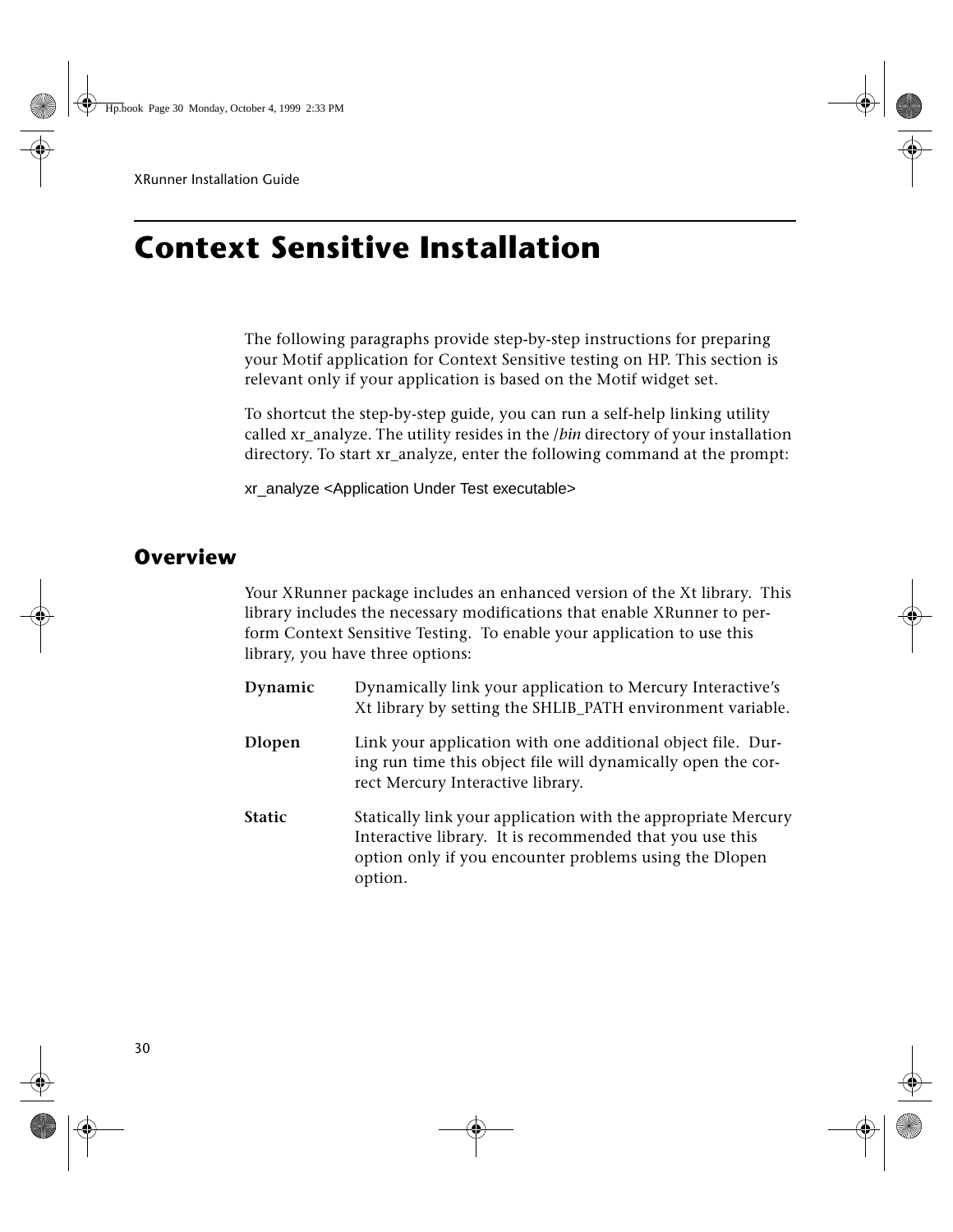Context Sensitive Installation

### Determine which variant you should use

First, note that there are two supported combinations (variants) for working with the Xt and Xm libraries:

1.Xt Release 5 (X11.5) with Xm Release 1.2 (Xm1.2)

2.Xt Release 5 (X11.5) with Xm Release 2.0 (Xm 2.0)

3.Xt Release 6 (X11.5) with Xm Release 2.1 (Xm 2.1)

Mercury Interactive provides two different libraries that support these two variants. It is therefore essential that your application is linked to the correct Mercury Interactive library. In the instructions that follow, <variant> refers to one of two locations in which the Mercury Interactive libraries reside:

1.\$M ROOT/arch/X11.5/Xm1.2

2.\$M ROOT/arch/X11.5/Xm2.0

3.\$M\_ROOT/arch/X11.6/Xm2.1

Before you link your application, make sure that you know which version of the Xm library  $(1.2, 2.0 \text{ or } 2.1)$  is used by your application, and which corresponding Mercury Interactive library you should use.

## **Determine How Your Application is Linked**

1 Determine whether your application is dynamically linked with the Motif, X Toolkit, and X11 Libraries by entering the following command:

chatr <application executable>

The result of this command will include something like the following:

motifbur:

shared executable shared library dynamic path search: SHLIB PATH disabled second embedded path disabled first Not Defined shared library list: static motifbur dynamic /usr/lib/Xm/libXm.sl

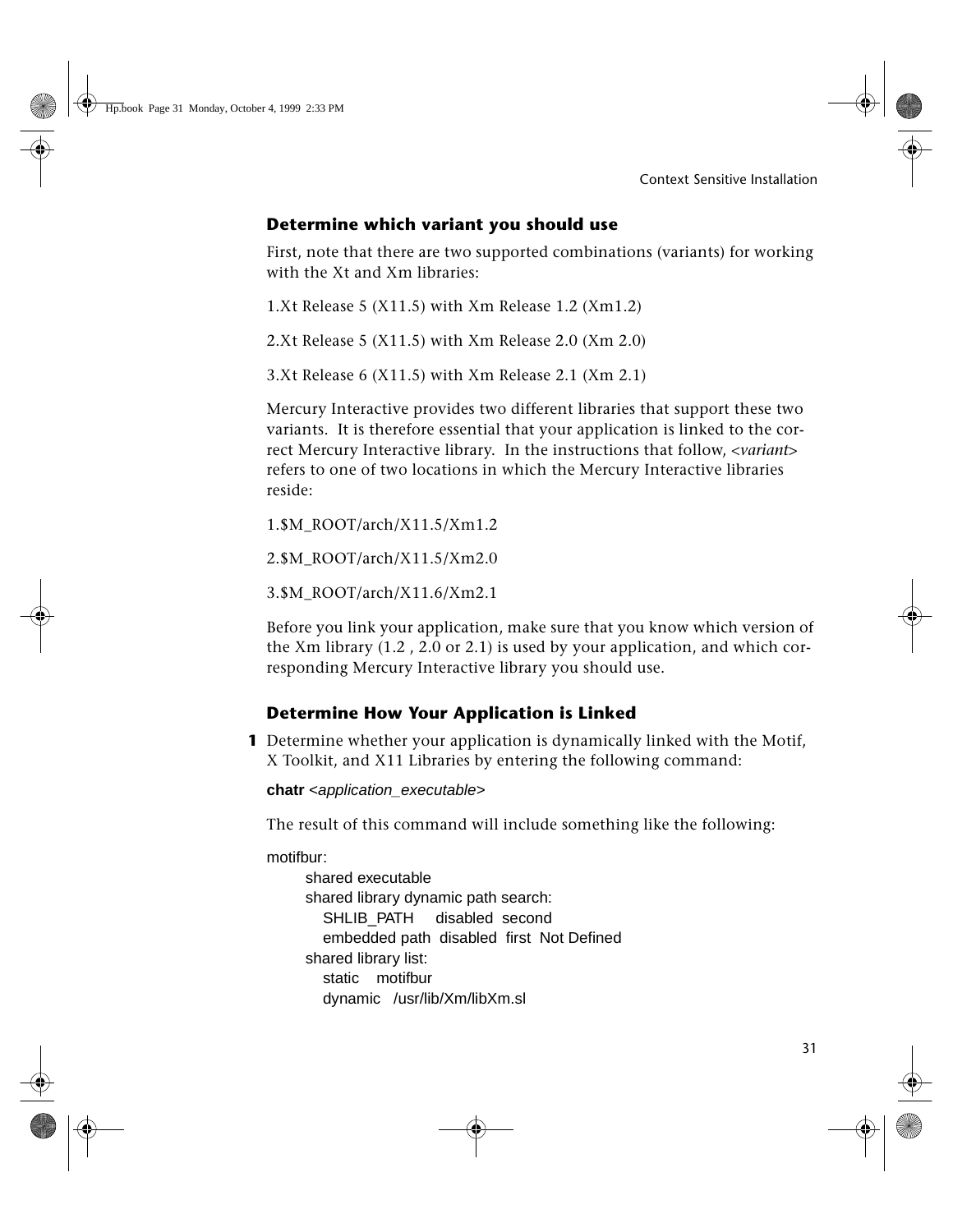Hp.book Page 32 Monday, October 4, 1999 2:33 PM

XRunner Installation Guide

 dynamic /usr/lib/X11R5/libXt.sl dynamic /usr/lib/X11R5/libX11.sl dynamic /usr/lib/libdld.sl dynamic /usr/lib/Xm/libMrm.sl dynamic /lib/libc.sl shared library binding: deferred

**2** If both the libXt and libXm libraries appear (as in the example above), then your application is linked with shared X/Motif libraries. In this case, use the Dynamic option to link your application with the Context Sensitive library. Follow the instructions in the section, "Dynamic Option".

If either the libXt or libXm library does not appear in the list, your application is statically linked with that library. In such a case, you should use the **Static** option in order to link your application with the Context Sensitive library. Follow the instructions in the section, "Static Option".

# **Dynamic Option**

You can use the dynamic linking option only if your application is running under the HP-UX 9.0x (or higher) operating system.

**1** Check how your application uses the SHLIB\_PATH environment variable by entering the command:

chatr <Application Under Test Executable>

If you receive "SHLIB\_PATH enabled…," skip to step 4.

If you receive "SHLIB\_PATH disabled…" then move to step 2.

**2** Enter the command:

chatr +s enable <Application Under Test Executable>

Then the command:

touch <Application Under Test Executable>

**3** Re-run the chatr command from step 1:

chatr <Application Under Test Executable>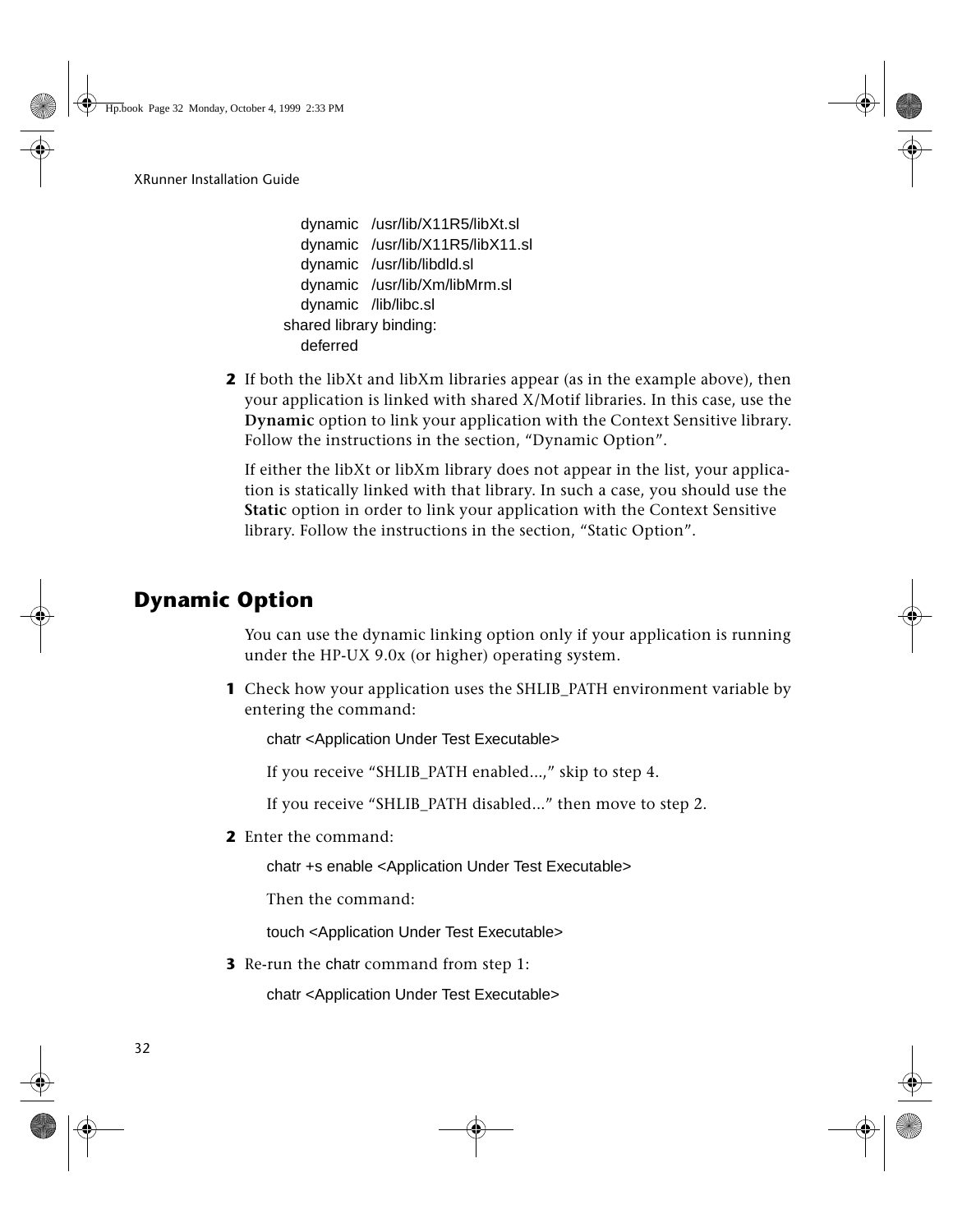Hp.book Page 33 Monday, October 4, 1999 2:33 PM

Context Sensitive Installation

You should now receive the message "SHLIB\_PATH enabled..."

Note: Instead of enabling SHLIB\_PATH manually (steps 2,3), you can add the -Wl,+s flag to the linking line of your application's makefile and relink the application. Application linked with this flag will not require the manual enabling of SHLIB\_PATH.

4 Now, create a symbolic link between the Mercury Interactive library and the "original" Xt library:

 $\langle variant \rangle / liborig.sl \rightarrow$ the "original" libXt.sl library

Locate the "original" dynamic Xt library in your system by repeating the chatr command, as shown in step 1. Let's assume that in the list you get the following line:

dynamic/usr/lib/X11R5/libXt.sl

In such a case, you would enter the following command:

In -s /usr/lib/X11R5/libXt.sl \$M\_ROOT/arch/X11.5/Xm1.2/liborig.sl

Note that once you create these links, you do not have to repeat this step again.

5 Change the dynamic library path to include the Mercury Interactive library, by entering the command:

setenv SHLIB\_PATH <variant>:\$SHLIB\_PATH

For example, for the X11.5/Xm1.2 library, you would enter the command:

setenv SHLIB\_PATH \$M\_ROOT/arch/X11.5/Xm1.2:\$SHLIB\_PATH

Note: It is recommended that you do not set SHLIB\_PATH globally in your startup file. You might not be able to invoke other applications.

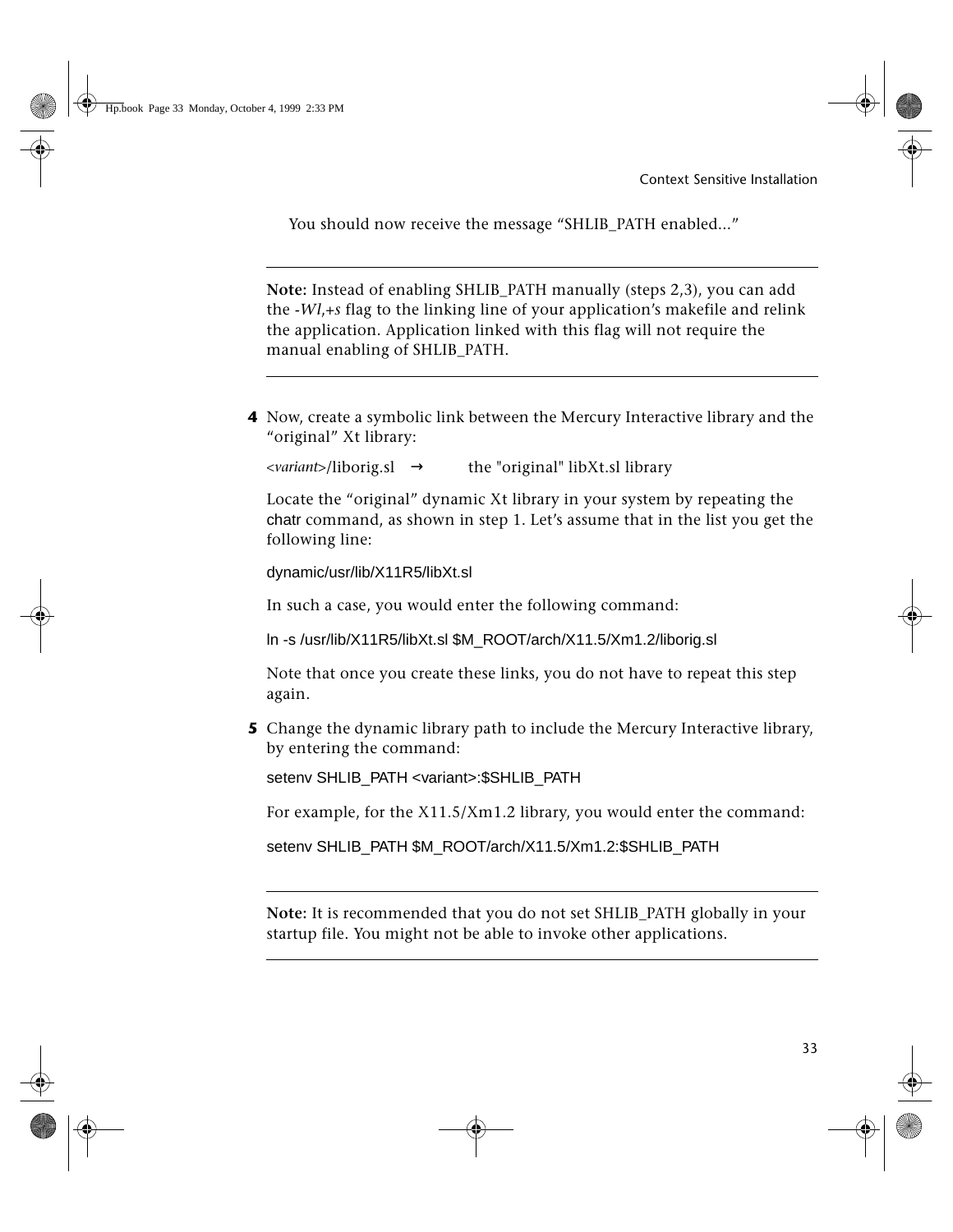Hp.book Page 34 Monday, October 4, 1999 2:33 PM

XRunner Installation Guide

6 Your application is now ready for Context Sensitive testing. Before you invoke your application, make sure that \$M\_ROOT is defined correctly.

When you start your application, you should receive the message: "Loaded Mercury's Context Sensitive Library: <library version>."

## **Dlopen Option**

Using the Dlopen option, you re-link your application with Mercury Interactive's object file, by modifying your application's makefile. During runtime, the object file dynamically opens the appropriate Context Sensitive library.

**1** Edit your application's makefile to include:

The *mic\_xm.o* Mercury Interactive object file (must appear before other libraries)

The  $-Wl$ ,  $-E$  and  $-ldld$  flags

2 The following example shows the relevant part of the makefile before and after the necessary modifications.

### **Before:**

```
cc $(CFLAGS) -o <application_name> \
<application_source>.o \
-L /usr/lib/X11 \
-lMrm -lXm -lXt -lX11
```
#### **After:**

(Bold characters indicate the additions that were made)

```
cc $(CFLAGS) -Wl,-E -o <application_name> \
   <application_source>.o \
   <variant>/mic_xm.o\ 
   -L /usr/lib/X11 \
   -lMrm -lXm -lXt -lX11 -ldld
```
The *<variant>* represents one of the two available Mercury Interactive libraries (listed in the Overview). Make sure that the <variant> you use matches the Xm release used by your application.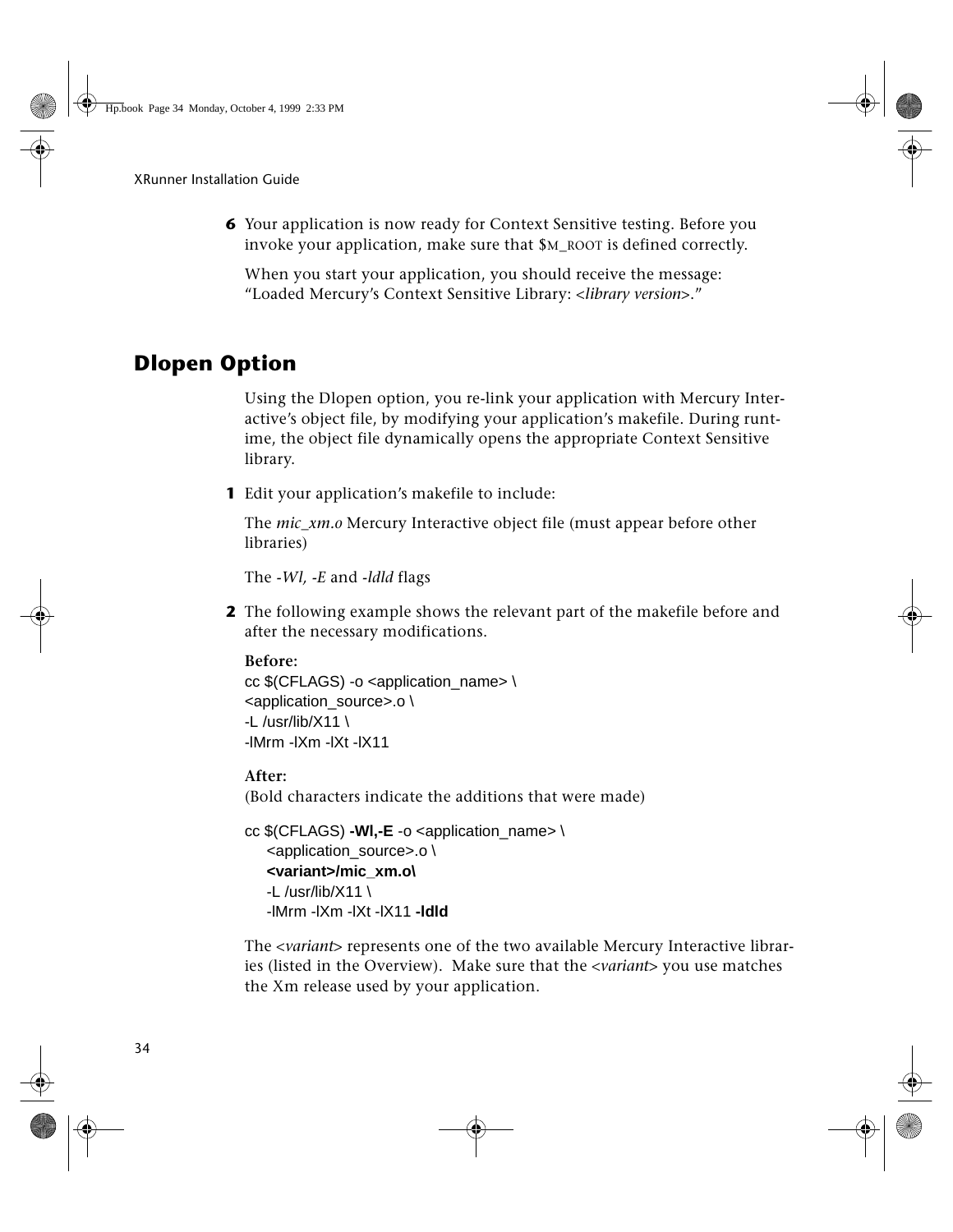Context Sensitive Installation

**3** Your application is now ready for Context Sensitive Testing. Before you invoke your application, make sure that \$M\_ROOT is defined correctly.

When you start your application, you should receive the message: "Loaded Mercury's Context Sensitive Library: <library version>."

If the message does not appear, your application was not able to find the Mercury Interactive library. Check your M\_ROOT.

## **Static Option**

Using the static option you statically link your application with Mercury Interactive's object file and library (*mic\_xm\_s.o* and *libmic\_xm.a*) by modifying your application's makefile.

**1** Edit your application's makefile to include:

<variant>/mic\_xm\_s.o (must appear before libraries)

*<variant>/libmic\_xm.a* (must appear before other libraries)

2 The following example shows the relevant part of the makefile before and after the necessary modifications:

**Before:** 

cc \$(CFLAGS) -o <application\_name> \ <application\_source>.o \ -L /usr/lib/ $X$ 11 \ -lMrm -lXm -lXt -lX11

#### **After:**

cc \$(CFLAGS) -o <application\_name> \ <application\_source>.o \ <variant>/mic\_xm\_s.o \ <variant>/libmic\_xm.a \ -L /usr/lib/ $X$ 11 \ -lMrm -lXm -lXt -lX11

The *<variant>* represents one of the two available Mercury Interactive libraries (listed in the Overview). Make sure that the <variant> you use matches the Xm release used by your application.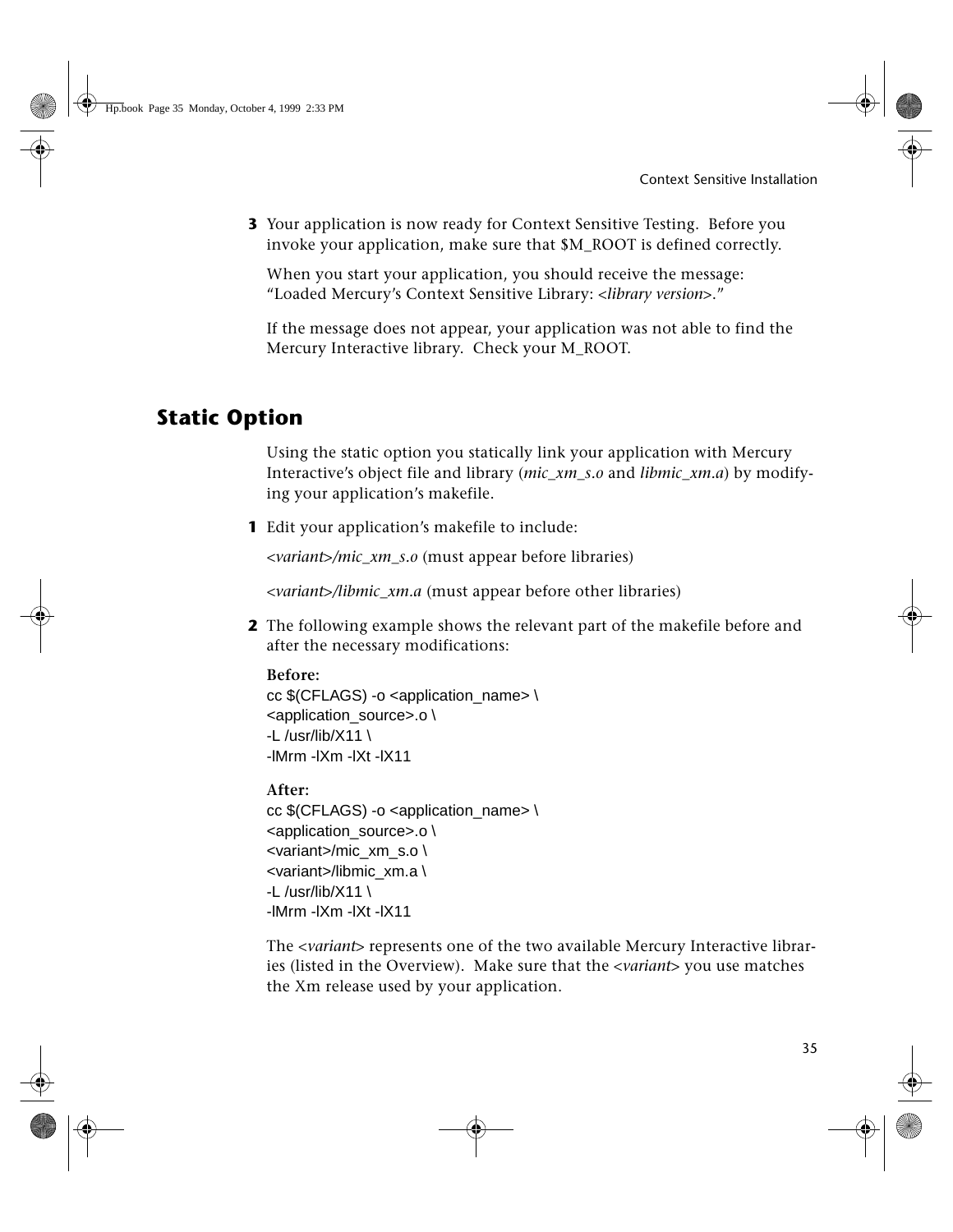Hp.book Page 36 Monday, October 4, 1999 2:33 PM

XRunner Installation Guide

36

3 Your application is now ready for Context Sensitive Testing. Before you invoke your application, make sure that \$M\_ROOT is defined correctly.

When you start your application, you should receive the message: "Loaded Mercury's Context Sensitive Library: <library version>."

If the message does not appear, your application was not linked properly. Check your makefile and relink.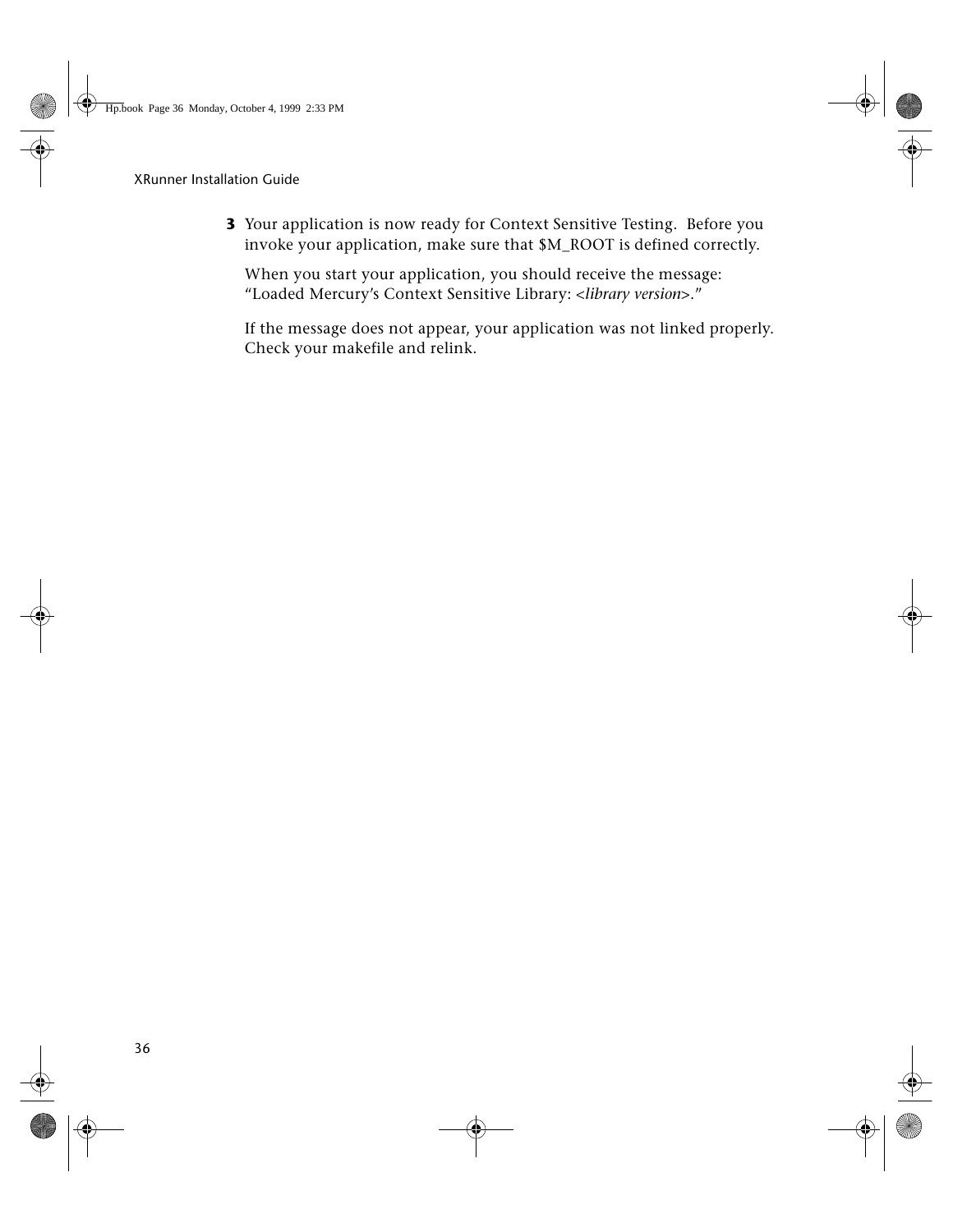# **Enabling Java Support**

When you install XRunner, Java support is automatically installed. This section provides instructions for enabling the Java support. You can then use XRunner to record and replay Context Sensitive functions on Java objects.

This section describes:

- The Java Support Environment
- $\blacktriangleright$  Setting Up Java Support
- $\blacktriangleright$  Troubleshooting

## **The Java Support Environment**

XRunner provides full Context Sensitive testing of Java applets and applications using various environments, platforms, and browsers.

### **Supported Environments**

XRunner supports the following Java development toolkits:

- $\blacktriangleright$  Java Development Kit (JDK) version 1.1, including AWT providing the standard GUI objects for Java
- > Java Foundation Class (JFC), which provides the "Swing" UI for Java
- Symantec Visual Café 2.5 and 3.0.

### **Supported Browsers**

XRunner supports the following browsers:

 $\blacktriangleright$  Netscape 4.08 and 4.51.

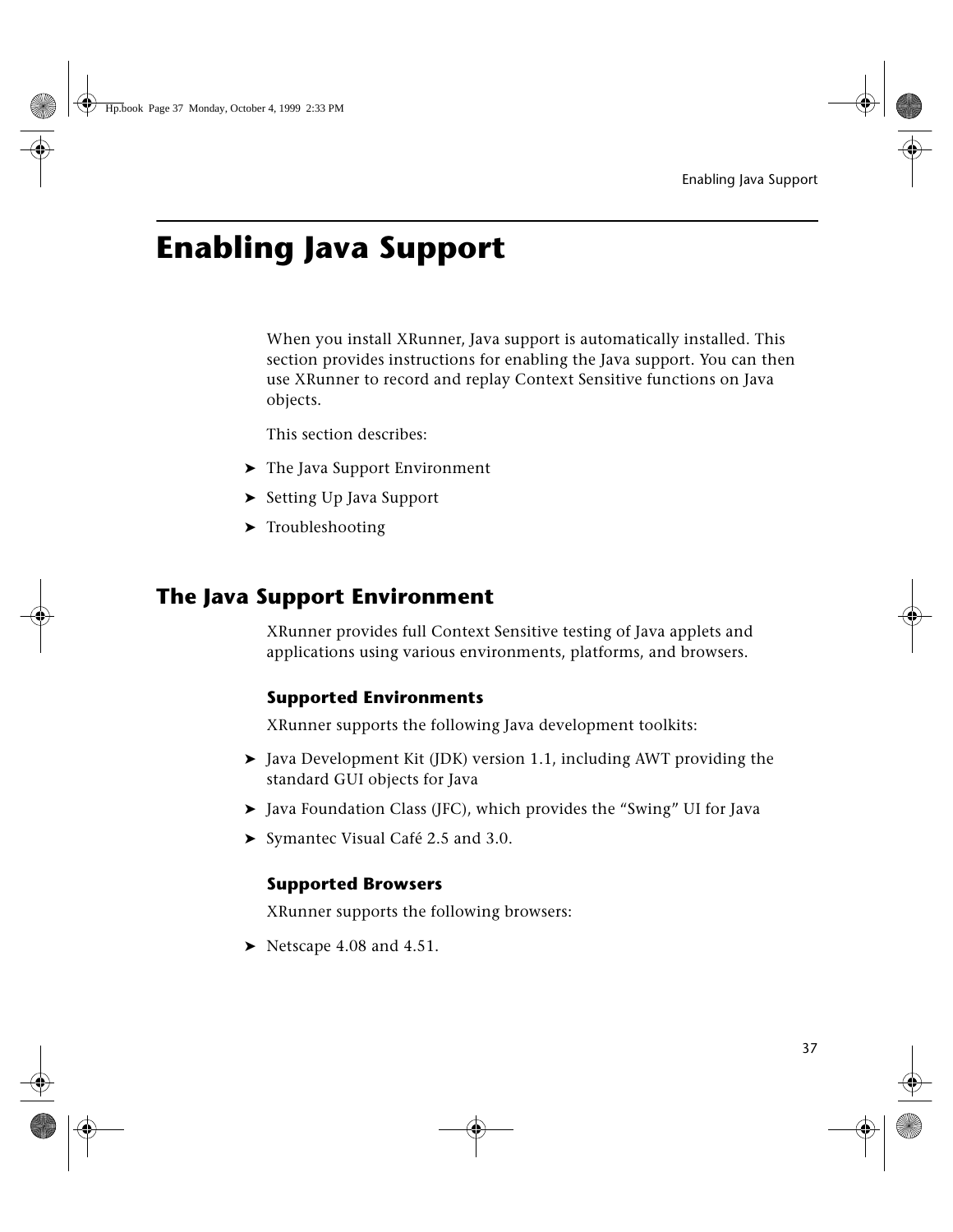Hp.book Page 38 Monday, October 4, 1999 2:33 PM

XRunner Installation Guide

Note: Netscape browser only supports JFC version 1.02 or higher. There are no JFC limitations for LoadApp and standalone applications.

# **Setting Up Java Support**

### In order to test Java objects, you must perform the following steps:

- 1 Check that your version of Netscape can run JDK 1.1 applets.
- 2 Verify that there is a minimum of 5 MB disk space available in the browser installation directory.
- 3 Set the LD LIBRARY PATH and CLASSPATH environment variables as follows:
	- setenv LD\_LIBRARY\_PATH \$M\_ROOT/arch/:\$LD\_LIBRARY\_PATH  $\blacktriangleright$
	- setenv CLASSPATH \$M ROOT/classes  $\blacktriangleright$

or if your web server is not configured to work with Mercury Interactive support:

setenv CLASSPATH \$M\_ROOT/classes:\$M\_ROOT/classes/srv

- 4 Open the file XRunner installation folder/classes/mercury.properties and make sure that the mic toolkit is configured to the correct toolkit environments.
- 5 If you want to record a standalone Java application or Java applet, you must start it by entering one of the following strings:
	- $\blacktriangleright$ to record a Java applet if you have JDK installed and it runs under AppletViewer:

java LoadApp <URL address>

to record a Java applet if you have JRE installed and it runs under  $\blacktriangleright$ AppletViewer:

jre -cp \$CLASSPATH LoadApp < URL address>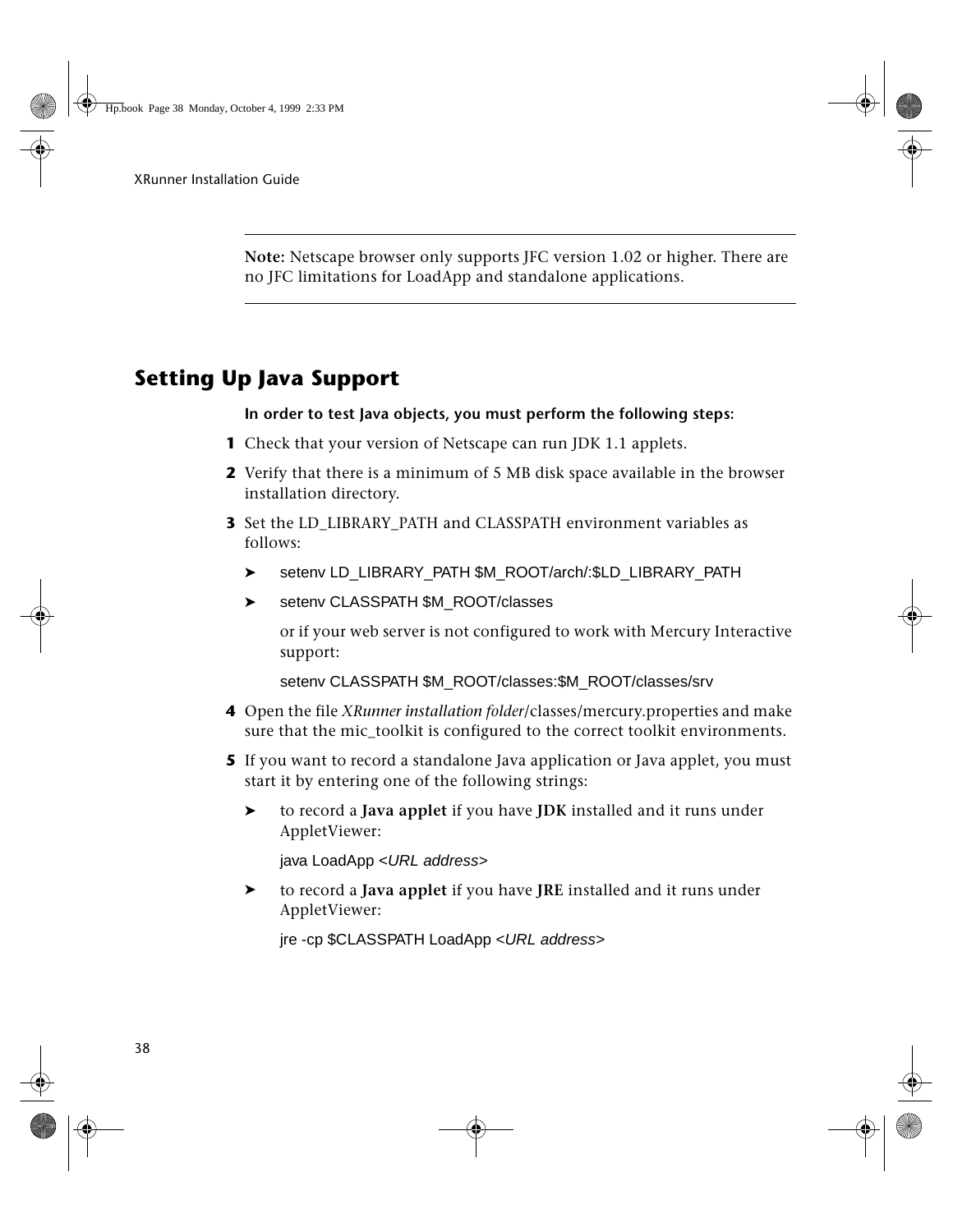Enabling Java Support

6 Once you have started the standalone application or Java applet, verify that the following message appears:

init mercury support Loading <development toolkit> support...

7 To install support for Netscape 4.08 or Netscape 4.51 Professional Edition, you must copy the following files:

copy ~/.netscape/java40.jar to ~/.netscape/java40.jar.orig

copy \$M\_ROOT/Java\_patches/ns4[08,51]-java40.jar to ~/.netscape/java40.jar

# **Troubleshooting**

If you experience problems recording from Netscape, begin by checking that XRunner works with the LoadApp appletviewer.

> If you have JDK installed, enter:

java LoadApp <URL address>

> If you have JRE installed, enter:

jre -cp %classpath% LoadApp <URL address>

Then check the classpath and verify that it contains the XRunner installation folder/classes directory. Check the path and verify that it contains the XRunner installation folder/arch directory.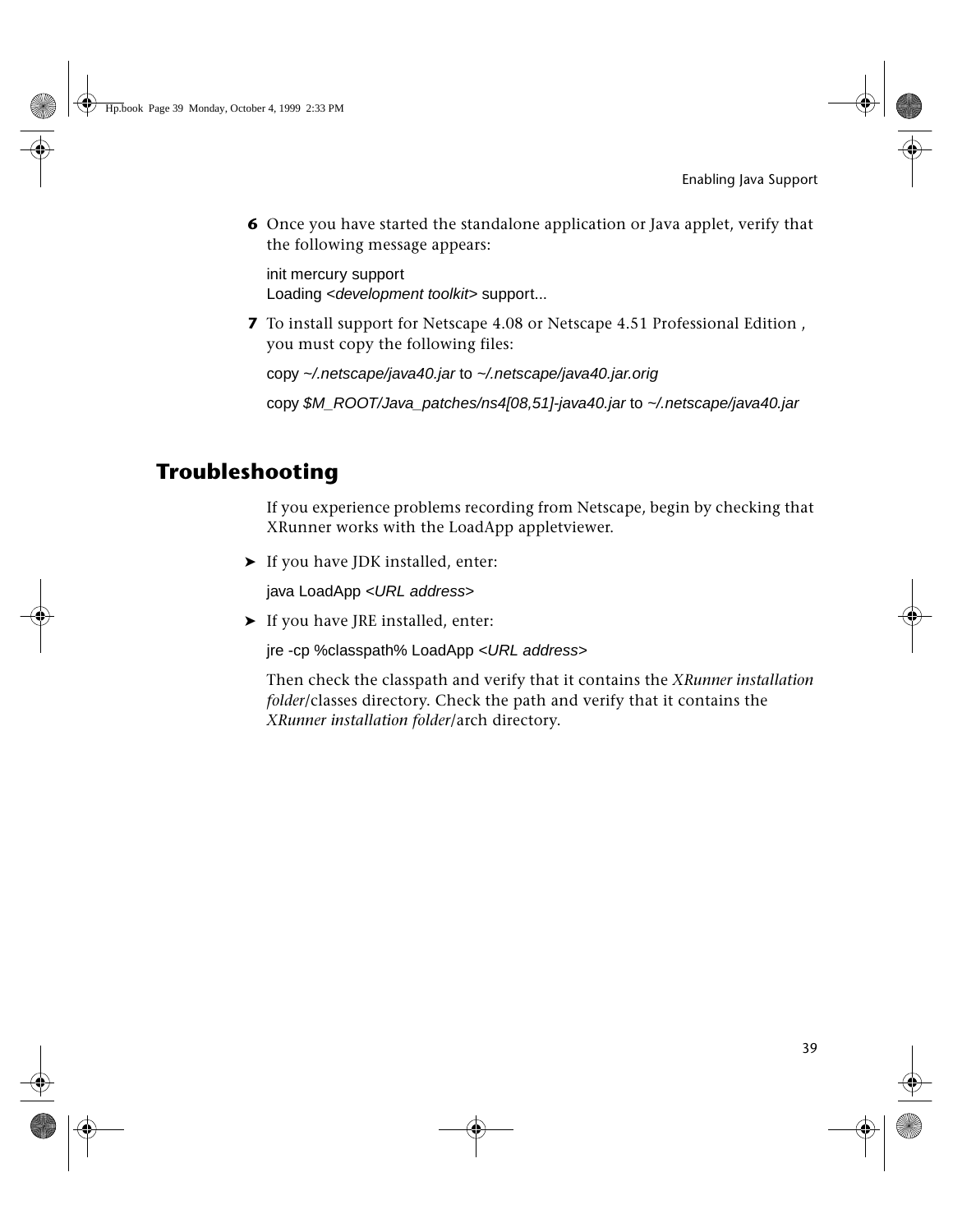Hp.book Page 40 Monday, October 4, 1999 2:33 PM